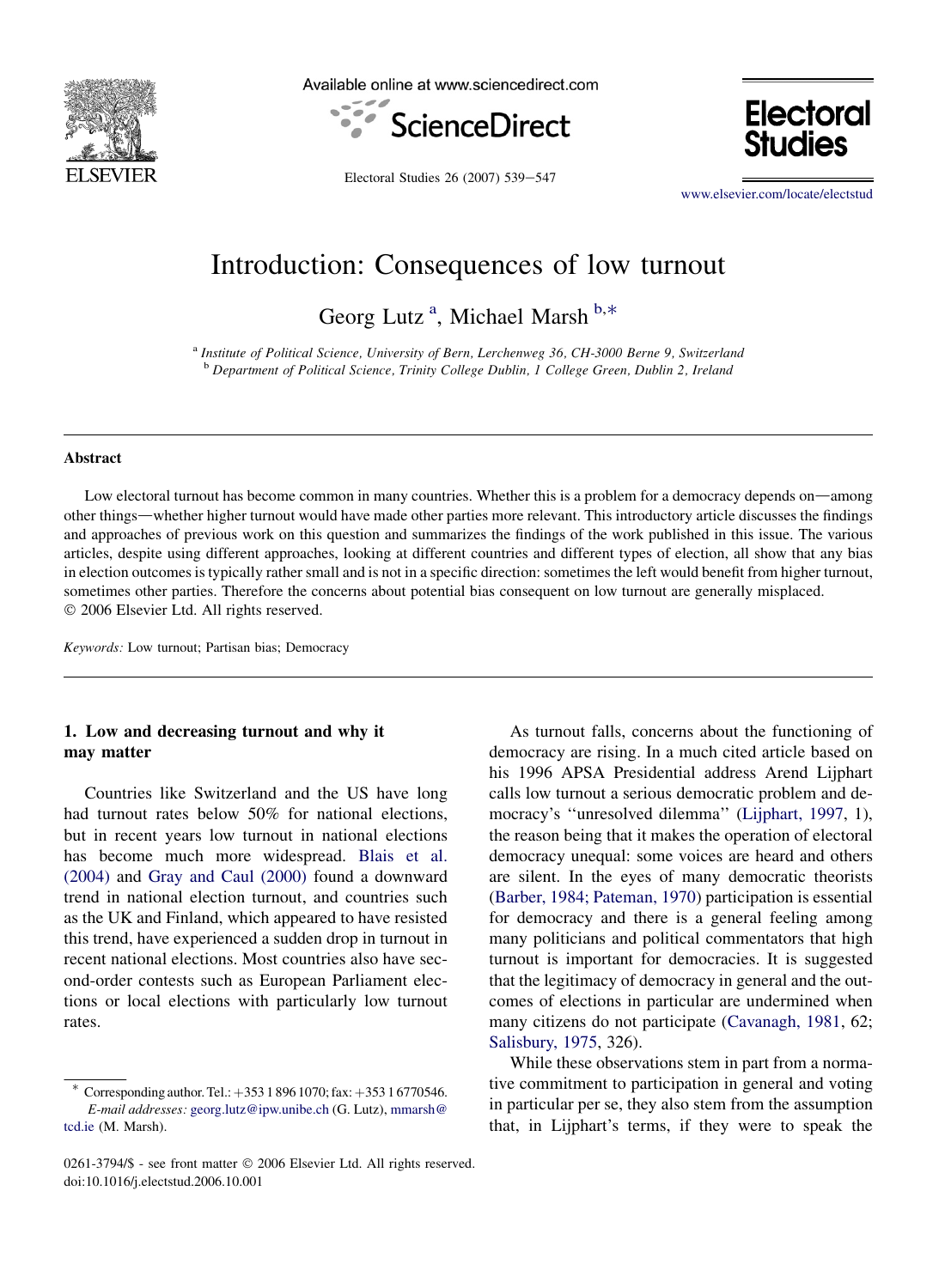'silent' would have a different voice to that of the 'heard'. It is this aspect of the possible consequences of low turnout that are the main focus of this special issue. More specifically, we look at whether turnout matters for the outcome of the political process, especially elections. It should not simply be assumed that the preferences of the non-voters are any different than the preferences of the voters and hence greater or even full turnout would make a difference.

The standard view is that low turnout produces a class bias in electoral outcomes. Most studies of participation have found that socio-economic status (SES) is strongly correlated to participation. Education, income, age and sometimes gender are highly significant predictors of whether somebody voted ([Franklin,](#page-7-0) [2002; Norris, 2002](#page-7-0), 83ff). If it is assumed that the political system listens more closely to the voices of those who participate, unequal turnout spells unequal influence of the less-well-do citizens [\(Lijphart, 1997,](#page-7-0) 1; [Verba et al., 1995,](#page-8-0) 11). Because low SES voters traditionally voted for left wing socialist and social democratic parties, low turnout should lead to a bias against left wing parties and left wing policies in consequence.

At this point it is sensible to review the nature of the puzzle we are trying to solve. We want to find out if low turnout is a problem and we assume that it would be a problem if higher levels of turnout would bring different election or policy outcomes. More particular variations of this question focus on the more specific or directional possibility that left-of-centre parties would do better if turnout increased, as well as how big the difference would be—whether they would be sufficiently substantial to have effects on government formation or policy outcomes—and whether we can predict under which situational and institutional circumstances turnout effects are a factor that is to be reckoned with. Another variation of this question would be to explore what would happen if turnout was to be (even) lower than the current level in an election (see van der Eijk and van Egmond, in this issue). Given declining turnout in many countries, this question might be of even more practical relevance than the question of what would happen if turnout would rise in low-turnout countries.

There are three different underlying aspects of the general problem and they are not of necessity related: (1) Do voters have different party or policy preferences when compared to non-voters; (2) Does lower turnout favour, or harm, some parties; and (3) What would happen if turnout were to rise, or fall [\(Grofman et al., 1999](#page-7-0)). We are interested primarily in the third question. As this

is a counterfactual it can be approached only in terms of questions one and two.

Many studies take the first approach and compare preferences of voters and non-voters. They assume that if the party preferences of the average abstainer are different from those of the average voter, then less than complete turnout will have some impact on the outcome of the election. If, on the other hand, abstainer preferences mirror voter preferences, then the level of voter turnout will have no consequences for the election outcome. This argument is flawed [\(Grofman et al.,](#page-7-0) [1999](#page-7-0)). When we observe differences between the party preferences of voters and non-voters we cannot logically assume that somewhat higher turnout would favour the party that is underrepresented among the voters. It is not necessarily true that turnout that is a little higher than the current level would benefit the underrepresented party. Higher turnout could mean that additional supporters of the already 'overrepresented' party will vote and that potential supporters of the 'underrepresented' party will still remain at home.

Nor do we know how stable are the preferences of the non-voters. Non-voters' preferences might change if they participated. They might then be more informed. Alternatively, their involvement might result from a change in preferences. Any change in election outcome in the direction of the preferences of erstwhile non-voters is only likely under the assumption that the preferences of the non-voters would not change if they voted ([Grofman et al., 1999,](#page-7-0) 360).

Of course there are other possible worries about low turnout, which are not directly related to electoral and policy outcomes (and which are not subject of this special issue). Low turnout may be problematic for democratic legitimacy because it may be a sign of dissatisfaction with democracy. In fact, much evidence suggests that dissatisfaction is not the main motive for non-voting. Many non-voters are fairly satisfied with how democracy works ([Bennett and Resnick, 1990\)](#page-7-0). Citizens do not vote either because they cannot (they lack the resources or capacity), or because they do not want to (they lack motivation) or because nobody asked them (mobilisation) [\(Verba et al., 1995,](#page-8-0) 3). Much nonvoting appears to stem from a lack of interest in, indifference towards and ignorance of elections or politics in general [\(Ragsdale and Rusk, 1993; Plane and Gershten](#page-8-0)[son, 2004\)](#page-8-0). Politics is far from being a primary concern; family and friends, work and leisure matter much more for most people's everyday lives. The experience of two countries with notoriously low turnout, Switzerland and the US, moreover show that low turnout is not necessarily related to political instability. On this account there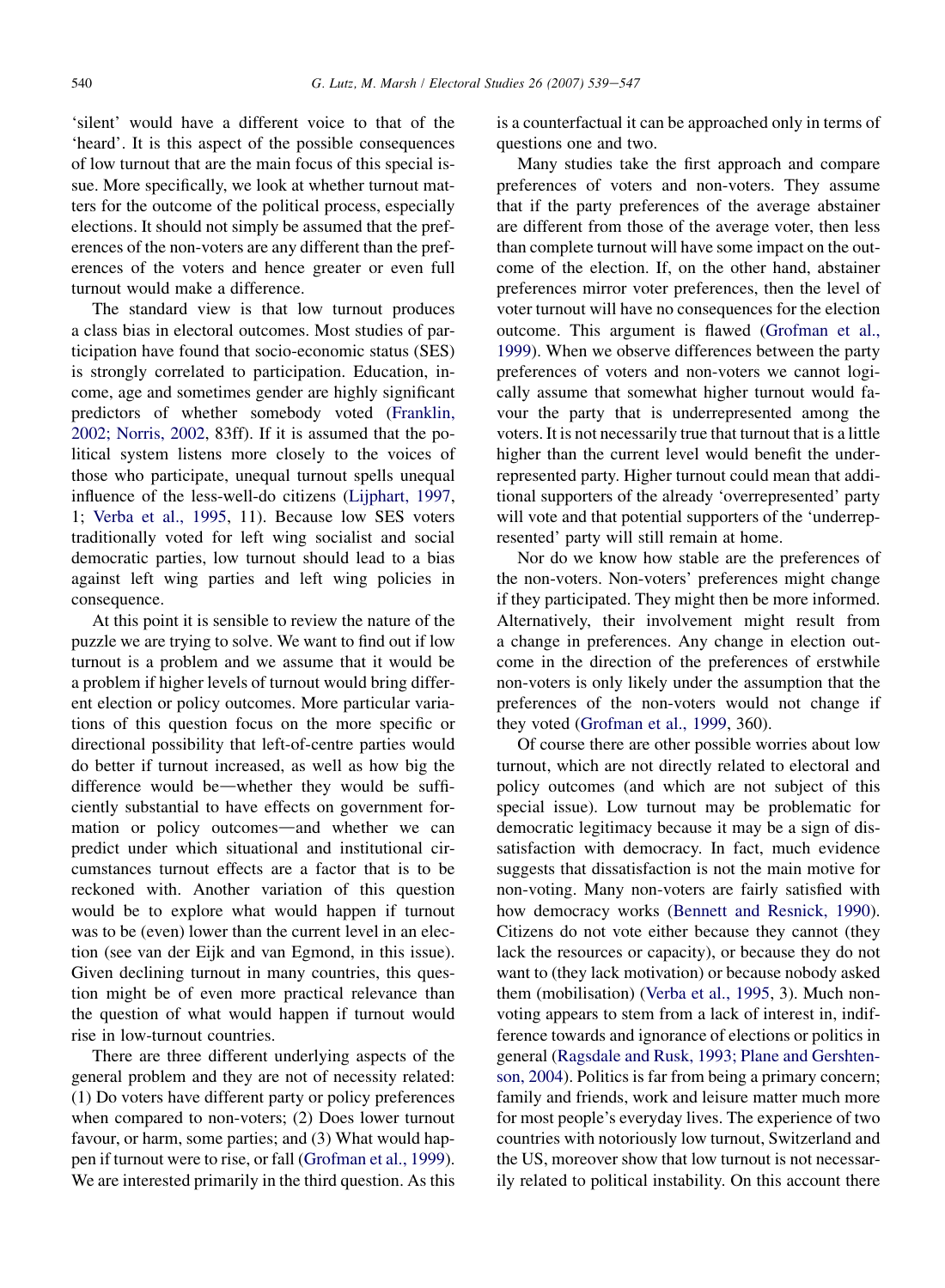is little to suggest that low turnout is a sign of democracy in crises.

## 2. Low turnout and its consequences

We can distinguish between direct and indirect effects of low turnout. Direct effects occur when higher, or lower, turnout would lead to an election outcome than that with the current level of turnout. Indirect effects happen when elites lean their policies towards the voters and ignore the needs of the non-voters. While most studies assume a connection, these two effects are not necessarily connected. Even if there is a partisan bias due to low turnout, policy makers might nevertheless take the needs of the non-voters into account. The reverse may also be true: even if there is no observed partisan bias in low turnout elections, policies can be skewed in favour of the preferences of those who vote while those who do not are largely ignored.

### 2.1. Direct effects on outcomes

The articles in this special issue concentrate on the direct links between the outcomes of elections and popular votes and turnout. Much of the attention this question has received in the literature is directed at analysing the relation between election turnout and left-of-centre party (or candidate, as the case may be) vote share. It is assumed that people with lower socio-economic status tend to be less educated and less participative than the middle class; the latter, in contrast, tend to support more right-leaning parties. In addition, in the United States, but arguably not only there, this bias takes on ethnic and racial dimensions. Blacks, for example, who on average have lower socio-demographic status than whites, tend to support Democratic candidates, but they abstain at higher rates than middle-class whites [\(Wolfinger and Rosenstone, 1980](#page-8-0), 90-91; [Verba and](#page-8-0) [Nie, 1972,](#page-8-0) 170–171). Similarly, educational attainment is positively correlated with voting propensity [\(Avey,](#page-7-0) [1989; Burnham, 1987; Piven and Cloward, 1989; Wolf](#page-7-0)[inger and Rosenstone, 1980\)](#page-7-0). While this logic is arguably most applicable to low turnout countries such as the United States, where socio-demographic differences in participation are particularly pronounced, a classbias in turnout has been reported for other countries and regions in the world as well (e.g. [Dalton, 2002,](#page-7-0)  $49-51$ ). It appears to follow then, that if more people voted, left-of-centre parties and candidates would fare better in elections than they do at present.

One approach to resolving the question of who loses and who benefits from low turnout involves regressing

the vote share of left-of-centre parties and candidates on aggregate turnout and a variety of control variables. This strategy has been used in relation to presidential, gubernatorial, senatorial, and House elections in the United States with mixed results. [Radcliff \(1994,](#page-8-0) [1995\)](#page-8-0) claims that the Democratic vote share in presidential elections increases with voter turnout. However, [Erikson \(1995a,b\)](#page-7-0) argues that proper specification of Radcliff's statistical models shows the relation between turnout and presidential Democratic vote share to be indistinct. [Nagel and McNulty \(1996\)](#page-8-0) find that the relation between turnout and Democratic vote share in gubernatorial and senatorial races has varied over time, sometimes in a manner beneficial to Republican candidates, sometimes to Democrats, but most of the time just being statistically insignificant. Focussing on US House elections, [DeNardo \(1980\)](#page-7-0) found that there is a conditional positive relationship between turnout and Democratic vote share (see also [Tucker et al.,](#page-8-0) [1986\)](#page-8-0), but that the more important consequence of increased turnout is to harm the incumbent. For the rest of the world, [Pacek and Radcliff \(1995\)](#page-8-0) find, in a cross-national study of advanced industrialised countries, that the vote share of left-leaning political parties increases with voter turnout. Similar findings have been made for cross-national surveys of developing countries [\(Aguilar and Pacek, 2000\)](#page-7-0) and of post-communist countries in Central and Eastern Europe [\(Bohrer](#page-7-0) [et al., 2000\)](#page-7-0), as well as in single-country studies for Australia [\(McAllister, 1986\)](#page-8-0), Britain [\(McAllister and](#page-8-0) [Mughan, 1986\)](#page-8-0), New Zealand [\(Nagel, 1988\)](#page-8-0).

Studies using this approach estimate the political effect of differential turnout by pooling across a large collection of elections. It is reasonable to suppose, as [Nagel](#page-8-0) [and McNulty \(1996\)](#page-8-0) do, that turnout effects, if they exist, should be observable in election outcomes. Rather than rely on questionnaire-based information about the attitudes of voters and non-voters, this multipleelection regression approach examines the patterns in election results for evidence of turnout effects. However, it has been argued that this aggregate-level approach obscures the individuals who make voting choices and thus ignores the possibility that individual-specific factors may influence voting and abstention behaviour. The fact that elections reflect individual choices is thus easily lost [\(Herron, 1998,](#page-7-0) 6). Furthermore, there is an ecological inference problem inherent in the multiple-election regression approach to estimating turnout effects. Researchers cannot know the types of individuals that abstain in a given set of elections and must instead work solely with abstention rates. And while turnout rates in a group of elections may be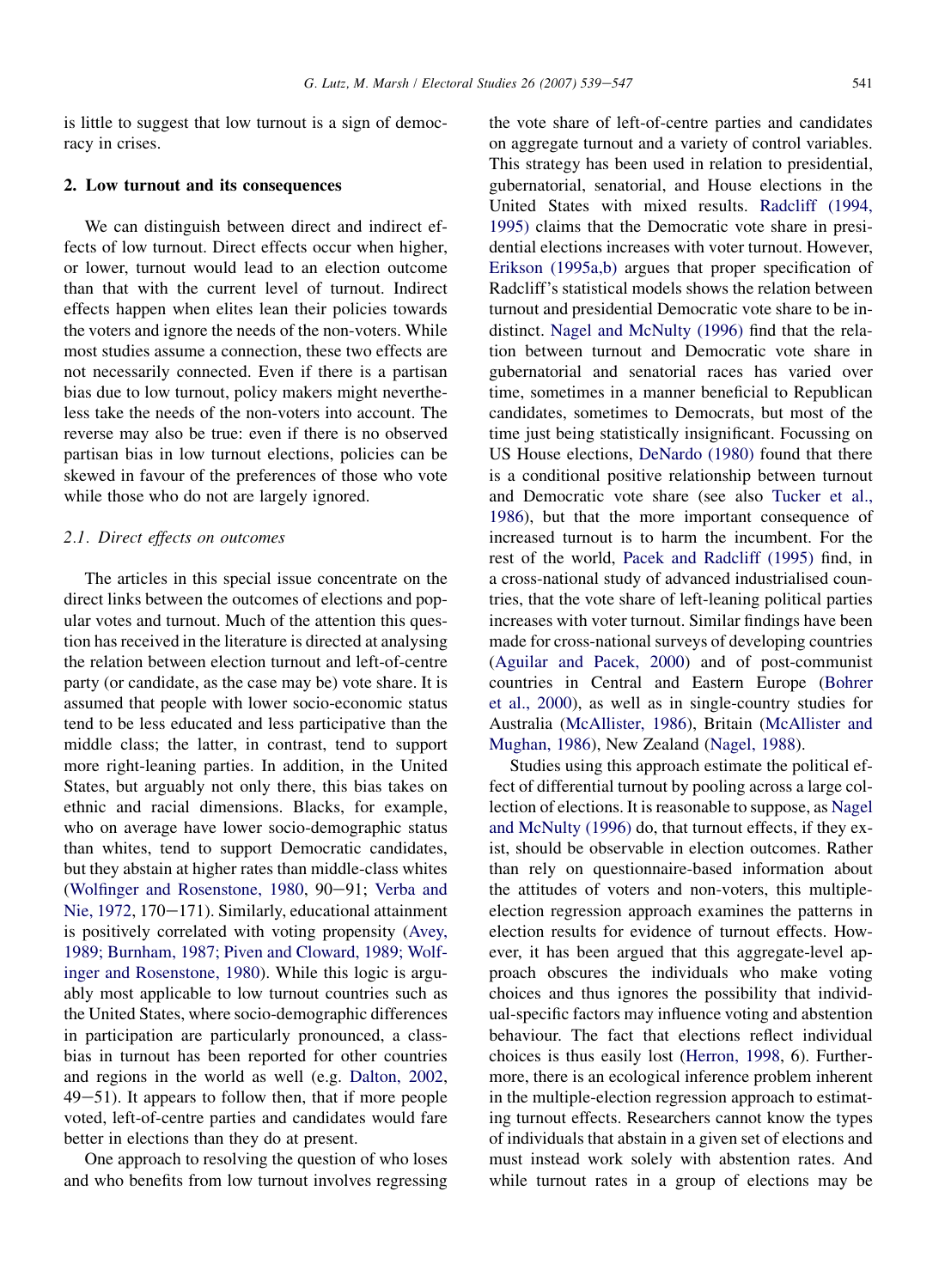similar, this does not imply necessarily that the types of individuals abstaining are necessarily the same in each of the elections ([Grofman et al., 1999; Herron, 1998, 6](#page-7-0)-[7](#page-7-0)). The appeals made by the same parties may well vary over time, and in fact the character of any party might well vary. This will increase the chance of different groups abstaining at different times, and thus increase the chance of biased inferences. A further problem with this approach is that when we study elections within the same country over time we cannot know from aggregate figures how many individual voters have changed their minds between two elections and how many of the potential voters have voted in both election. The expansion of the studies over time further increases the difficulties. The fact that individual-level studies have tended to produce negative findings (discussed below) while some aggregate-level regression models find positive correlations between turnout and left-of-centre vote share should alert us all the more to the potential gravity of the ecological inference problem.

The second approach to estimating turnout effects uses survey data as a basis for simulating the outcome were turnout to be higher, or lower. There are many ways in which this can be done. However, there is a general methodological challenge stemming from the sampling bias in survey research: survey respondents tend to vote at a higher rate than the real population. Two reasons are responsible for the over sampling. Non-voters tend to be more difficult to interview and some non-voters claim in surveys that they in fact have voted. The first problem can be tackled using weighting techniques in the analysis. The second is more difficult to control. In some countries, like the US, it is possible to correct for this bias because whether a survey respondent actually voted or not can be validated. But in most other countries it is not possible to validate reports of voting. What are the expected consequences of this sampling bias? One consequence is that we may exaggerate differences between voters and non-voters because we may have actual non-voters among the reported voters in a sample. In other words, we are more likely to find possible turnout effects that we would be if our data were to be validated. However, the bias might be counteracted by an opposing bias. We can assume that the most disconnected and transient members of the electorate do not tend to respond to surveys. If this is the case, it leads to a countervailing effect as we then underestimate differences between voters and non-voters. Thus, in general the problem of bias in survey data may not be severe.

Using survey data and comparing party or candidate choices of voters with measured or simulated preferences of the non-voters allows some conclusions to be drawn about the possible consequences of higher turnout ([Lutz, 2006\)](#page-8-0). Using data from the 1988 American National Election Study, [Herron \(1998\)](#page-7-0) found that the Democrat presidential candidate, Dukakis, would have almost certainly won the election if turnout had been 100%. In a similar analysis [Citrin et al. \(2003\)](#page-7-0) use state-level exit polls and census data to estimate the partisan preferences of non-voters in Senate elections and then simulate the outcome of these elections under universal turnout. They find that while non-voters are generally more democratic than voters, the scarcity of close races means that very few election outcomes would have changed had everyone voted. Thus, although their results suggest that Democrats would fare better in a variety of alternative turnout scenarios, including full turnout of various ethnic, racial and income groups, few elections would actually have produced a different winner. The last word from this approach to date is a study that estimates the impact of differential turnout on the outcome of presidential elections from 1952 to 2000 using data from the National Election Study (NES) [\(Brunell and DiNardo, 2004\)](#page-7-0). Their estimates are in line with the above findings that non-voters are, on average, slightly more likely to support the Democratic Party. Of the 13 presidential elections between 1952 and 2000 in only two-those of 1980 and 2000—was the lead of the winning party sufficiently narrow that a different final outcome would have been likely. This has been reconfirmed recently by [Martinez](#page-8-0) [and Gill \(2005\).](#page-8-0)

Tóká [\(2002\)](#page-8-0) extends this approach to a multitude of countries and elections. Using the June 2000 version of the Comparative Study of Electoral Systems (CSES) integrated micro-level data set, Tóka analyses turnout effects (alongside information effects) on outcomes of eighteen elections in as many countries. With this design he seeks to take into account the extent to which turnout effects may vary with political and institutional context. He reasons that varying correlations of party alignments with social cleavage lines or aspects of the institutional-electoral design may all firstly, influence the extent to which socially unequal turnout occurs in a given polity at a particular time, and secondly, then impacts on electoral outcomes. In order to model these factors explicitly, Tóka simulates election results projected on various counterfactual scenarios including 100% turnout, and then examines whether and to what extent the simulated election results would have systematically increased the weight on election outcomes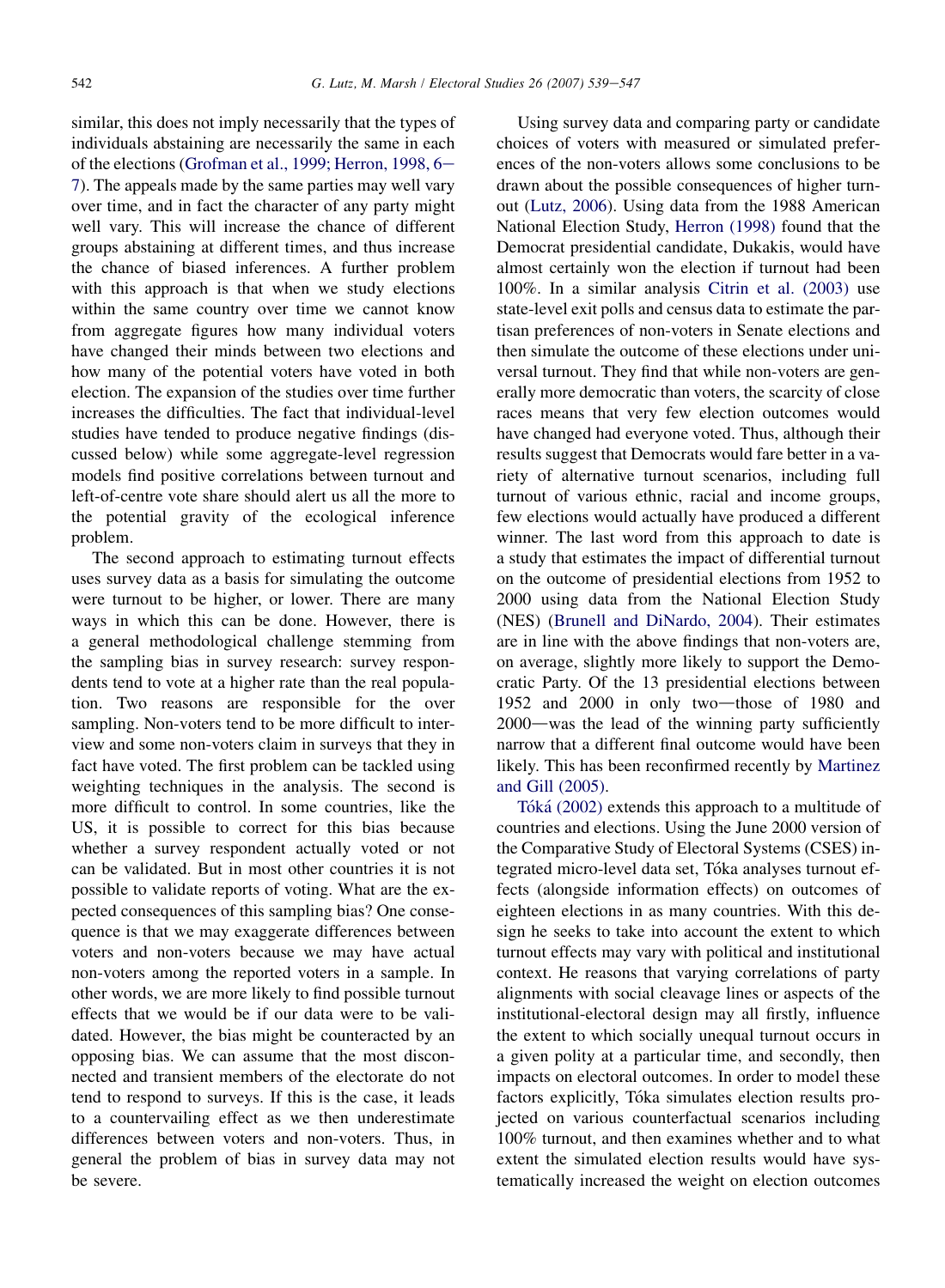of those preferences that are over-represented in groups showing below-average political involvement for reasons other than their political preferences (Tóká,  $2002$ ,  $13-14$ ). Tóka's analysis reveals only a small change, on average, in left-of-centre party fortunes if turnout increased to 100%, result which he explains in terms of the overlap between the demographic correlates of vote choice and participation (Tóká, 2002, 38).

With its focus on individual elections, this approach allows for the important possibility that differential turnout effects may vary from election to election within one country, as well as between countries. However, there are limitations of this methodology. While it is useful to combine the advantages of individual-level analysis with the enhanced certainty and validity of actual behaviour and election results, this approach is restricted either to analysing one election at a time [\(Herron, 1998\)](#page-7-0), to several elections of the same type and in one country for reasons of statistical control [\(Brunell and DiNardo, 2004; Citrin et al., 2003\)](#page-7-0) or to modelling the effects of only a very small vector of variables which influence vote choice (Tóká, 2002). Thus, these studies must forgo either the ability to distinguish systematic and general turnout effects from the situational effects on voting behaviour, trends that persist across a large number of countries and elections, or the capacity to include more than a handful of variables in their model. Ideally we need an analysis of a heterogeneous sample of polities and elections if we are to generalise reliably about turnout effects in any election (Tóká, 2002, 24).

Parties may also respond to unequal participation: if some groups vote more than others, we could expect parties to adjust and put more efforts into mobilizing and targeting groups that are favourable disposed and show signs of higher turnout. There is evidence in US elections, for example, that parties do precisely this: they strategically direct their canvassing efforts to groups with higher turnout rates and higher probabilities to vote for their party [\(Wielhouwer, 1995\)](#page-8-0). In the US black voters are less likely to be contacted by the Republican Party ([Wielhouwer, 2000](#page-8-0)). Similarly parties canvass in districts where their support is fairly high and leave out districts with only little support for their parties ([Huckfeld and Sprague, 1992\)](#page-7-0). Studies have also found that people with higher socio-economic status are more likely to be contacted by parties than those from disadvantaged groups ([Gershtenson, 2003\)](#page-7-0) and younger voters are also less likely to be contacted (Wattenberg, 2003).

For actual voters, the mobilizing efforts of parties can have two different effects and these two effects

can also be combined. The first is the effect mobilisation has on turnout and the second is the effect mobilisation has on the direction of a vote. Studies (mainly in the US) have not yet shown clear results. While some studies find that mobilisation has an effect on turnout, though not on the direction of the vote [\(Caldeira](#page-7-0) [et al., 1985, 1990; Cox, 1999; Jackson, 1996, 1997;](#page-7-0) [Rosenstone and Hansen, 1993; Wielhouwer and Lock](#page-7-0)[erbie, 1994](#page-7-0)), other studies find a smaller effect on turnout and argue that the main effect is on the direction of the vote ([Huckfeld and Sprague, 1992; Whitely and](#page-7-0) [Seyd, 1994](#page-7-0)). If campaigning has a positive effect on turnout we can expect reinforcing consequences: some groups participate more because they are mobilized and because they participate more they are contacted by parties too. Very little research has been done on this outside the US but this question is beyond the focus of this special issue.

# 2.2. Indirect effects on policies and campaigns

While some kind of differential turnout can be expected to have some direct consequences for policy, via government formation, there may also be important indirect effects. These effects are indirect because they stem from the behaviour of political elites in response to historical and hence anticipated inequalities in political participation. If some groups are over-represented and others under-represented, this could imply that ''public officials hear more from some kinds of citizens than from others and thus jeopardize the democratic norm of equal protection of interests'' ([Verba et al., 1995,](#page-8-0) 493). When participation is biased in terms of politically relevant characteristics, such as race or income, then policy outcomes may also be biased. If political elites pay more attention to the policy preferences and policy agendas of the voters, and if non-voters have different policy preferences and policy agendas, this will result in preferences of non-voters being systematically neglected, or at least getting a lower weighting in any democratic calculus. However, there is a counter argument. This is that political elites have to take into account the policy preferences and agendas of nonvoters because if they do not care enough about them, these people will show up at the next elections and may vote them out!

One way to examine the potential policy effects of non-voting is to compare political preferences of voters and non-voters. Many studies find little or no difference between the policy preferences of voters and non-voters in opinion polls ([Shaffer, 1982; Teixeira, 1992; Wolf](#page-8-0)[inger and Rosenstone, 1980,](#page-8-0) for the United States,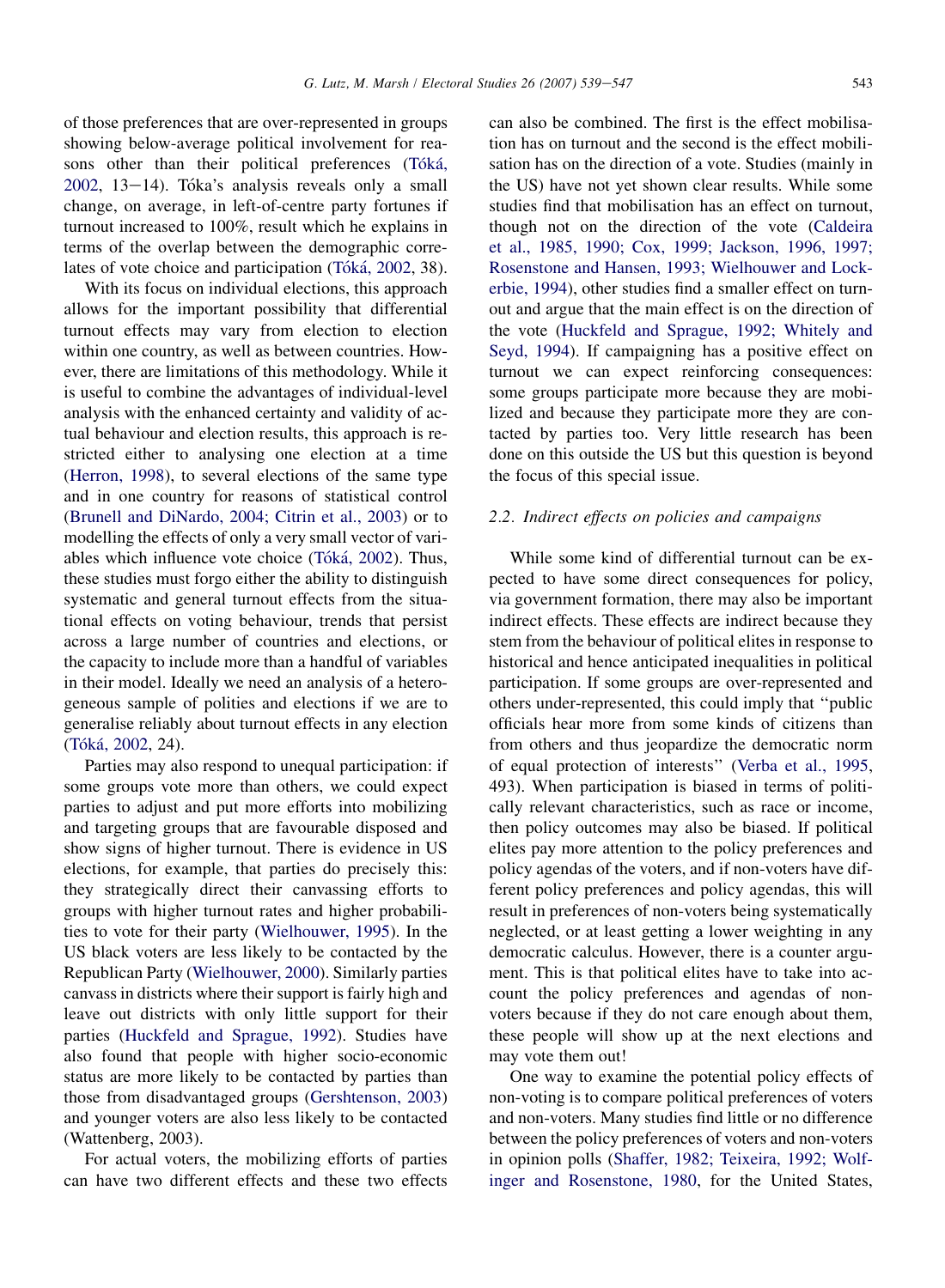and [Studlar and Welch, 1986](#page-8-0) for Great Britain). [Gant](#page-7-0) [and Lyons \(1993\)](#page-7-0) did find statistically significant differences but did so with respect to less than one-third of policy preference scales. Of the eleven issue dimensions on which voters and non-voters reflected statistically significant differences, eight were social welfare issues, and on all eight of these non-voters were more left-wing than voters. At the very least, they conclude, this suggests the possibility that increased electoral turnout of non-voters could lead to a different composition of the political agenda, or to a set of more left wing options on existing issues, thereby decreasing any class bias in voting and public policy [\(Gant and Lyons, 1993](#page-7-0), 200). [Bennett and Resnick \(1990\),](#page-7-0) although finding that the differences in policy positions are quite low, also find that there are significant differences on some domestic issues, mainly those dealing with spending on welfare programs (p. 771). But [Highton and Wolfinger \(2001\)](#page-7-0) find no differences in most policy areas, with the exception of welfare policies.

All of these studies contrast the opinions of voters and non-voters. They do not deal directly with elite behaviour, or the fact that the existence of differences between the policy preferences of voters and non-voters does not necessarily mean that elites respond to those differences when making policy. However, an association between turnout and elite behaviour has been made by [Hill and Leighley \(1992\)](#page-7-0), who find a negative relationship between an upper class bias in turnout and the generosity of indigenous state social welfare spending (see also [Hill et al., 1995; Hill and Leighley, 1996;](#page-7-0) [Ringquist et al., 1997\)](#page-7-0). A similar result comes from a study by [Hicks and Swank \(1992\)](#page-7-0), who find a positive link between levels of turnout and the welfare efforts of governments in western democracies. [Mueller and](#page-8-0) [Stratmann \(2003\)](#page-8-0) also find links between participation and income distribution; the higher participation is in a country, the more redistributive are policies (although at the price of lower total income and reduced economic growth). Most recently [Martin \(2003\)](#page-8-0) found that in the US counties with higher turnout receive larger amounts of federal expenditure.

#### 3. New findings of the articles

The main finding of this volume is that turnout does not matter a great deal, no matter what method, dataset or period of time the authors apply. The various contributions each demonstrate that overall effects are minimal. Where they can be observed, they do not point in the originally expected direction that low turnout harms left-of-centre parties. We can conclude that one of the main worries about low turnout expressed by [Lijphart](#page-7-0) [\(1997\)](#page-7-0) among others is not born out in empirical analysis.

The articles vary in the types of elections and countries explored, thus broadening the debate beyond the largely Anglo-American basis of most previous research. General elections in Norway, the UK and Canada, referendums in Switzerland and European Parliament elections are all explored, while there are also three extensive comparative studies of general elections.

The contributions vary in the approaches used to explore the consequences of low turnout. Each of the broad strategies discussed above are used. One approach focuses mainly on individuals. Most of our articles use opinion surveys to consider whether voters and non-voters differ in any significant way on the dimension of partisan choice but employ a variety of survey-based evidence, which they use in different ways. Van der Eijk and van Egmond use a direct question to ask about voting in a hypothetical coincident election to explore the impact of low turnout in European parliament elections and Lutz uses a similar survey question to explore the impact of differential turnout in Swiss referenda. Pettersen and Rose use a party thermometer question to probe the partisan consequences of higher mobilisation among non-voters while Bernhagen and Marsh treat the probable vote choice of non-voters as missing data to be inferred from the covariation of the choices of those who did report a vote and their political preferences and socio-demographic characteristics. Finally, Rubenson et al. examine the policy preference of non-voters as one way of assessing vote choice.

In contrast to this individual level approach, a second method involves regressing the vote share of left-ofcentre parties and candidates on aggregate turnout and a variety of control variables. As already noted, this strategy has been used in relation to US elections and in cross-national studies. Fisher explores this relationship using both a cross-country time series framework as well as making use of UK constituency level data across a substantial time period and the set of European Parliament elections.

Pettersen and Rose explore the effects of somewhat higher turnout in high turnout elections and van der Eijk and van Egmond look at the effects of declining turnout while the other survey-based articles consider full turnout, or changes up to full turnout. As discussed above, counterfactual estimates of the effects of more modest turnout increases and decreases should not assume that a random process determines which additional voters participate and which voters drop out.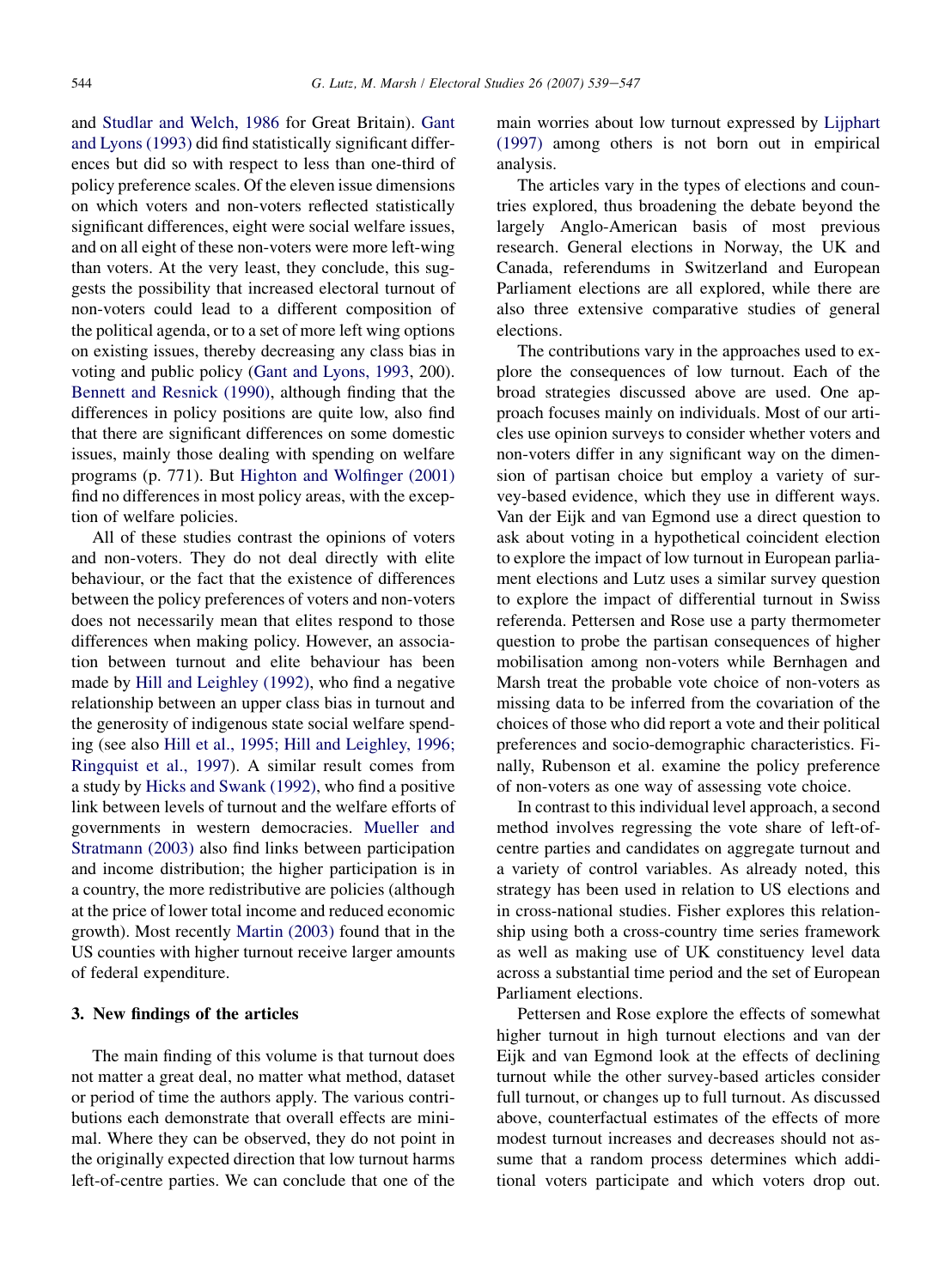Rosema shows that individual probabilities to participate vary a lot and that there is not always a linear relationship between the different social and political characteristics and probability of voting. Bernhagen and Marsh also take into account different probabilities

of voting by way of the stepwise addition of ever less

likely voters. While the methods and data employed in these articles vary, the conclusions reached do not. The articles all agree that possible increases and decreases in turnout have little impact on election results. There is no significant bias against the left that would be redressed if only turnout were higher. We can look at these conclusions in a little more detail, taking the comparative articles first. Bernhagen and Marsh concentrate on effects of 100% turnout on electoral outcomes and conclude that they would be small for the most part. Not surprisingly, the biggest effects tend to be found where turnout is lowest The main beneficiaries of full turnout would be small parties and non-incumbent parties but in most cases the 'winners' remained unchanged and the gains of the smallest parties might still leave them without parliamentary representation. Van der Eijk and van Egmond come to a similar conclusion that effects are generally weak although they examine a smaller range of turnout variation, contrasting turnout in European Parliament elections with that in general elections. Both articles point out that while differential turnout can and in some instances does have very significant consequences, such cases are relatively rare. In contrast to Bernhagen and Marsh, van der Eijk and van Egmond find no systematic pattern of winners and losers and they conclude that turnout effects are largely idiosyncratic. Fisher switches the focus to aggregate data and draws on a broad range of comparative data sets. He concludes that while there is superficial support from an OECD data set for the proposition that left parties do better where turnout is higher, the proposition that such parties would do better if turnout were higher-or worse if it fell-could not be sustained since there was no link between change in turnout levels and change in the left share of the vote. Analysis of European Parliament election results confirmed that pattern, in contrast to earlier results obtained by [Pacek and Radcliff \(2003\)](#page-8-0) whose methodology is criticised by Fisher. Moreover, Fisher's extensive analysis of British data also reinforced the weakness of the simple link between left party strength and higher turnout. If these findings are all generally negative, they nonetheless run counter to a widespread acceptance of the positive link between turnout and left leaning forces.

The articles by Rubenson, Blais, Gidengill, Nevitte and Fournier and by Pettersen and Rose both limit the analysis to a particular country. Rubenson et al use Canadian data to explore differences between voters and non-voters and, using policy measures to estimate likely partisanship, find scant evidence for the contention that voters and non-voters hold different views and that election outcomes would be very different with full turnout. Differences between actual outcomes and those simulated under full turnout were typically less than 2%, even for the larger parties.

In contrast to the paper by Rubenson et al., Pettersen and Rose, like van der Eijk and van Egmond (and Fisher) are concerned primarily with the impact on the result of turnout by those that might have been expected to vote, rather than all non-voters. They find, using data from Norwegian national election studies, that nothing much would have changed and that there is little sign of differential turnout by the supporters of a particular party having a significant impact on the outcome. Their results echo those of Bernhagen and Marsh and van der Eijk and van Egmond in showing that falling levels of turnout in practice do seem to create more opportunity for differential turnout to manifest itself, but also reaffirm the conclusions of other articles that turnout effects are generally slight. They also find no evidence that larger parties, more extreme parties or smaller parties would benefit from a somewhat higher turnout. In short, the idea that there are significant pockets of easy-to-mobilise potential support for party leaders to exploit gets no support from this article.

Rosema's article also takes a comparative approach but focuses more on the way voters make their decisions and the implications of this for our understanding of the functions of elections. He explores whether turnout levels have implications for the relative distribution of different types of voters: those who hold the government accountable or those who vote on ideological grounds as opposed to those whose choice seems more idiosyncratic. The first two types of voters illustrate the working of the classic accountability and mandate functions of elections while the third fulfils only the democratic norm of involvement and participation, perhaps at the expense of the other two. Rosema finds that the impact of levels of turnout on the active electorate in these terms is slight. However, the fact that accountability and ideologically patterned voting is slightly more common when turnout is low suggests that the consequences of lower turnout are not uniformly gloomy from the perspective of the democratic function of elections.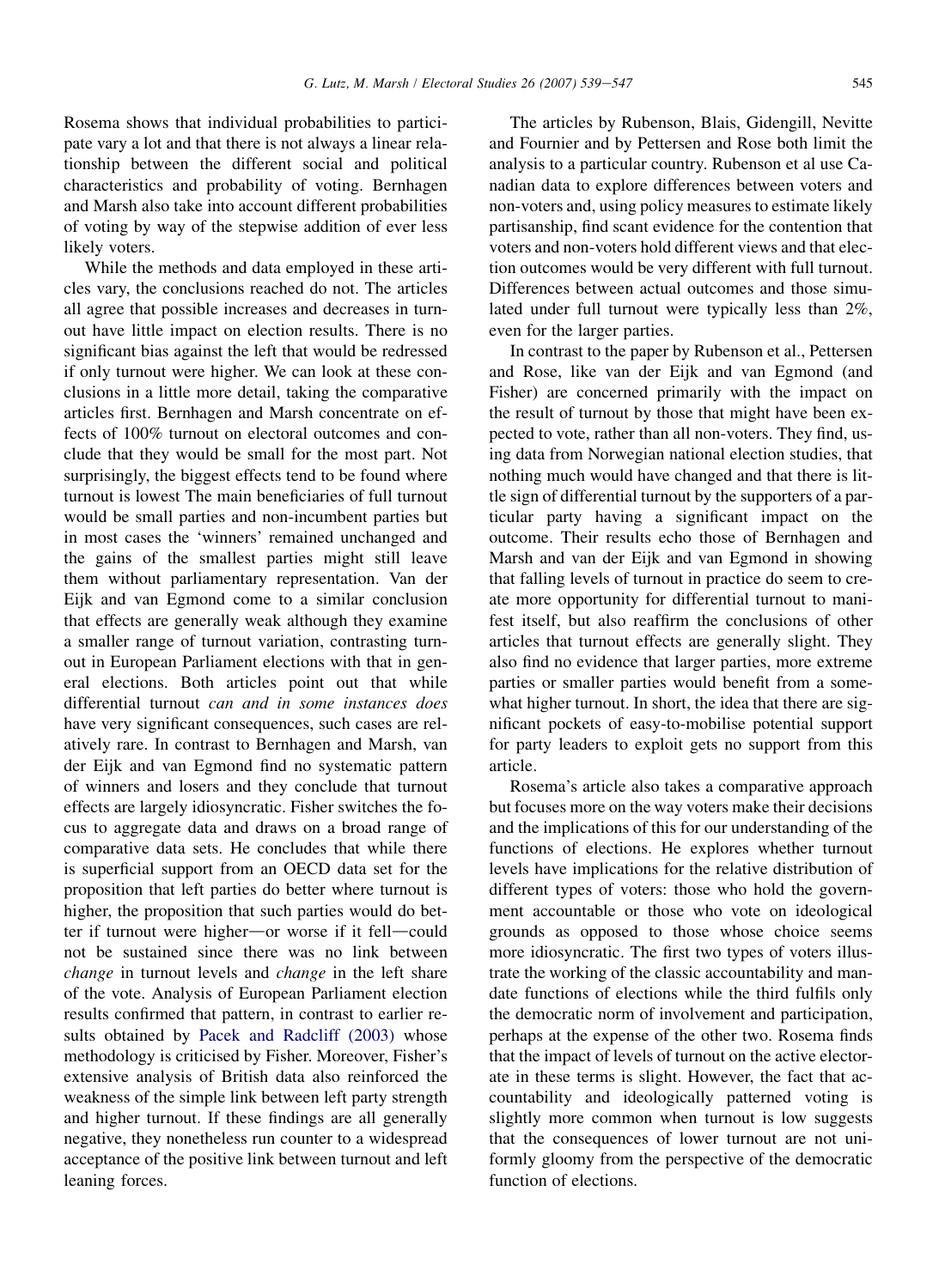<span id="page-7-0"></span>Finally, Lutz shifts the focus from electoral democracy to direct democracy by looking at the impact of differential turnout on Swiss referendums. He also adds information to the mix. He finds evidence of a turnout bias in the outcome of popular votes but shows this is not large, and is smaller in the more 'important' votes. Even so, the outcome of some close and important votes could have been different with higher turnout. He does not find any general bias against the more 'left-wing' options. Information enters the equation in an interesting manner. Non-voters tend to have less information and are more right wing in their views. Hence higher turnout might benefit the right. However, more informed voters are more left wing and, arguably, higher turnout could only be achieved (short of compulsory voting) by raising interest and information. If so, higher turnout might then benefit the right much less and perhaps the left rather more than might be expected on a simple comparison of voters and nonvoters. This last article raises the question explicitly of how turnout is to be raised and whether or not the process of increasing turnout might in itself change our estimates of how people might vote. Lutz suggests that, to the extent that information matters in mobilisation, we may underestimate the impact of increased turnout and so indicates at least one path for further research in this area.

# References

- Aguilar, E.E., Pacek, A., 2000. Macroeconomic conditions, voter turnout, and the working class/economically disadvantaged party vote in developing countries. Comparative Political Studies 33,  $995 - 1017.$
- Avey, M.J., 1989. The Demobilization of American Voters. A Comprehensive Theory of Voter Turnout. Greenwood Press, New York, Westport, CT, London.
- Barber, B.R., 1984. Strong Democracy. Participatory Politics for a New Age. University of California Press, Berkeley, CA.
- Bennett, S.E., Resnick, D., 1990. The implications of nonvoting for democracy in the United States. American Journal of Political Science 34, 771-802.
- Blais, A., Gidengill, E., Nevitte, N., Nadeau, R., 2004. Where does turnout decline come from? European Journal of Political Research 43, 221-236.
- Bohrer, R.E., Pacek, A.C., Radcliff, B., 2000. Electoral participation, ideology, and party politics in post-communist countries. Journal of Politics 62, 1161-1172.
- Brunell, T.L., DiNardo, J., 2004. A propensity score reweighting approach to estimating the partisan effects of full turnout in American presidential elections. Political Analysis 12, 28-45.
- Burnham, W.D., 1987. The turnout problem. In: Reichley, J.A. (Ed.), Elections American Style. Brookings, Washington, DC.
- Caldeira, G.A., Clausen, A.R., Patterson, S.C., 1990. Partisan mobilization and electoral participation. Electoral Studies 9,  $191 - 204$ .
- Caldeira, G.A., Patterson, S.C., Markko, G.A., 1985. The mobilization of voters in congressional elections. Journal of Politics 47,  $490 - 509$ .
- Cavanagh, T.E., 1981. Changes in American voter turnout. Political Science Quarterly 96, 53-65.
- Citrin, J., Schickler, E., Sides, J., 2003. What if everyone voted? Simulating the impact of increased turnout in Senate elections. American Journal of Political Science 47, 75-90.
- Cox, G.W., 1999. Electoral rules and the calculus of mobilization. Legislative Studies Quarterly 24, 387-419.
- Dalton, R.J., 2002. Citizen Politics. Public Opinion and Political Parties in Advanced Industrial Democracies. Chatham House Publishers, New York, London.
- DeNardo, J., 1980. Turnout and the vote: the joke's on the Democrats. American Political Science Review 74, 406-420.
- Erikson, R.S., 1995a. Pooling and statistical control: a rejoinder to Radcliff. American Politics Quarterly 23, 404-408.
- Erikson, R.S., 1995b. State turnout and presidential voting: a closer look. American Politics Quarterly 23, 387-396.
- Franklin, M.N., 2002. The dynamics of electoral participation. In: LeDuc, L., Niemi, R.G., Norris, P. (Eds.), Comparing Democracies 2. New Challenges in the Study of Elections and Voting. Sage, London, Thousand Oaks, New Dehli, pp. 148-168.
- Gant, M.M., Lyons, W., 1993. Democratic theory, non-voting, and public policy: the 1972-1988 Presidential elections. American Politics Quarterly 21, 185-204.
- Gershtenson, J., 2003. Mobilization strategies of the Democrats and Republicans, 1956-2000. Political Research Quarterly 56,  $293 - 308.$
- Gray, M., Caul, M., 2000. Declining voter turnout in advanced industrial democracies, 1950 to 1997. The effects of declining group mobilization. Comparative Political Studies  $33$ ,  $1091-1122$ .
- Grofman, B., Owen, G., Collet, C., 1999. Rethinking the partisan effects of higher turnout: so what's the question? Public Choice 99,  $357 - 376.$
- Herron, M.C., 1998. The presidential elections of 1988: low turnout and the defeat of Micheal Dukakis. Working paper, Political **Methodology**
- Hicks, A.M., Swank, D.H., 1992. Politics, institutions, and welfare spending in industrialized democracies,  $1960-82$ . American Political Science Review 86, 658-674.
- Highton, B., Wolfinger, R.E., 2001. The political implications of higher turnout. British Journal of Political Science 31, 179-192.
- Hill, K.Q., Leighley, J.E., 1992. The policy consequences of class bias in state electorates. American Journal of Political Science  $36, 351 - 365.$
- Hill, K.Q., Leighley, J.E., 1996. Political parties and class mobilization in contemporary United States elections. American Journal of Political Science 40, 787-804.
- Hill, K.Q., Leighley, J.E., Hinton-Andersson, A., 1995. Lower-class mobilization and policy linkage in the U.S. states. American Journal of Political Science 39, 75-86.
- Huckfeld, R., Sprague, J., 1992. Political parties and electoral mobilization: political structure, social structure, and the party canvass. American Political Science Review 86, 70-86.
- Jackson, R.A., 1996. The mobilization of congressional electorates. Legislative Studies Quarterly 21, 425–445.
- Jackson, R.A., 1997. The mobilization of U.S. state electorates in the 1988 and 1990 elections. Journal of Politics 59, 520-537.
- Lijphart, A., 1997. Unequal participation: democracy's unresolved dilemma. Presidential address, American Political Science Association, 1996. American Political Science Review 91,  $1-14$ .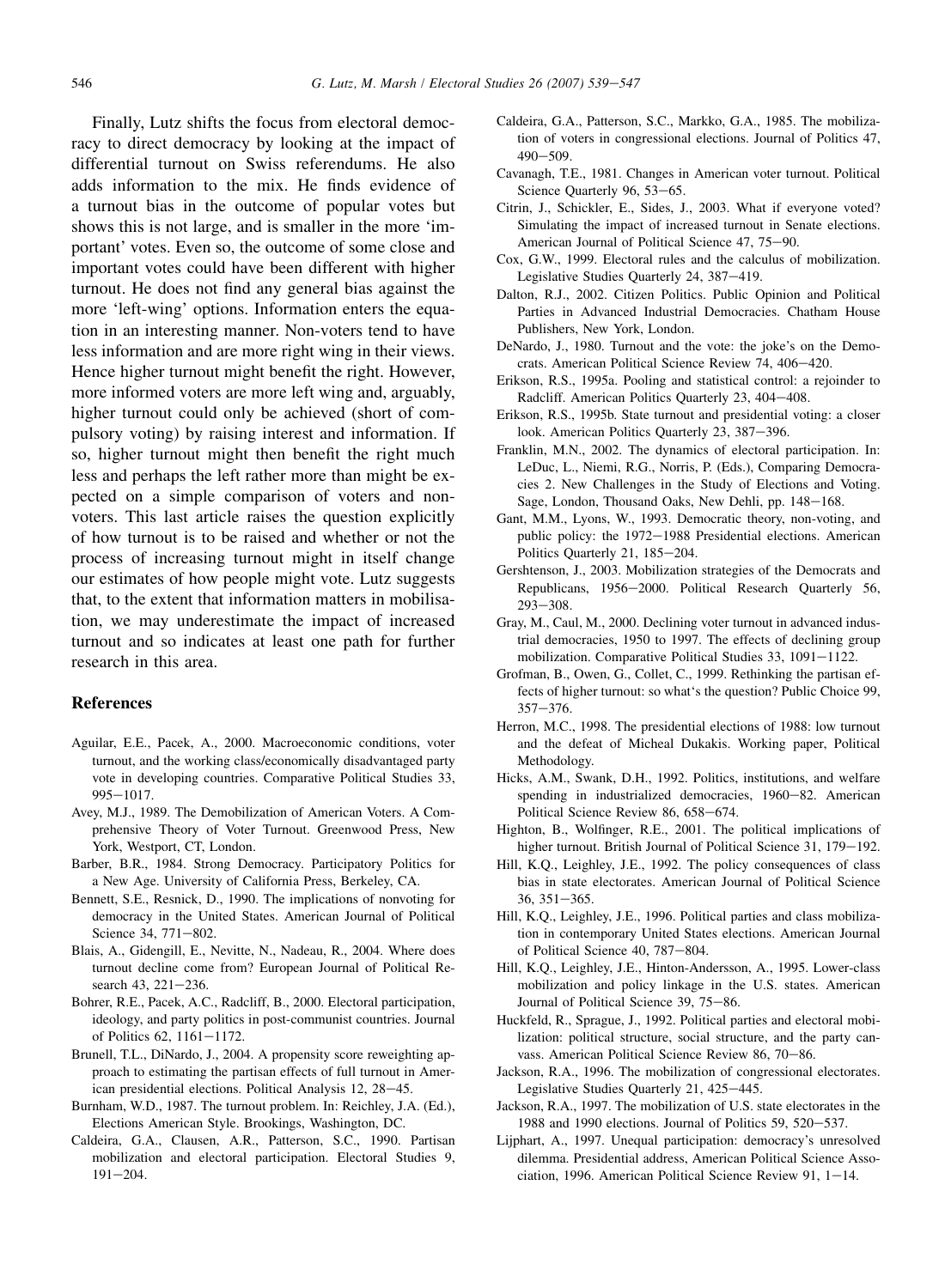- <span id="page-8-0"></span>Lutz, G., 2006. Participation, Information and Democracy. The Consequences of Low Levels of Participation and Information for the Functioning of Democracy. Lit-Verlag, Hamburg.
- Martin, P.S., 2003. Voting's rewards: voter turnout, attentive publics, and congressional allocation of federal money. American Journal of Political Science 47,  $110-127$ .
- Martinez, M.D., Gill, J., 2005. The effects of turnout on partisan outcomes in U.S. presidential elections 1960-2000. Journal of Politics 67, 1248-1274.
- McAllister, I., 1986. Compulsory voting, turnout and party advantage in Australia. Politics 21, 89-93.
- McAllister, I., Mughan, A., 1986. Differential turnout and party advantage in British General Elections. Electoral Studies 5,  $143 - 152$ .
- Mueller, D.C., Stratmann, T., 2003. The economic effects of democratic participation. Journal of Public Economics 87, 2129-2255.
- Nagel, J.H., 1988. Voter turnout in New Zealand General Elections, 1928-1988. Political Science 40, 16-38.
- Nagel, J.H., McNulty, J.E., 1996. Partisan effects of voter turnout in senatorial and gubernatorial elections. American Political Science Review 90, 780-793.
- Norris, P., 2002. Democratic Phoenix: Reinventing Political Activism. Cambridge University Press, Cambridge.
- Pacek, A., Radcliff, B., 1995. Turnout and the vote for left-of-center parties: a cross-national analysis. British Journal of Political Science 25, 137-143.
- Pacek, A.C., Radcliff, B., 2003. Voter participation and party-group fortunes in European Parliament elections, 1979-1999: a crossnational analysis. Political Research Quarterly  $56$ ,  $91-95$ .
- Pateman, C., 1970. Participation and Democratic Theory. University Press, Cambridge.
- Piven, F.F., Cloward, R.A., 1989. Why Americans Don't Vote. Pantheon Books, New York.
- Plane, D.L., Gershtenson, J., 2004. Candiates' ideological locations, abstention, and turnout in U.S. midterm Senate elections. Political Behaviour 26, 69-93.
- Radcliff, B., 1994. Turnout and the Democratic vote. American Politics Quarterly 22, 259-276.
- Radcliff, B., 1995. Turnout and the Democratic vote revisted: a reply to Erikson. American Politics Quarterly 23, 397-403.
- Ragsdale, L., Rusk, J.G., 1993. Who are nonvoters? Profiles from the 1990 Senate elections. American Journal of Political Science 37,  $721 - 746$
- Ringquist, E.J., Hill, K.Q., Leighley, J.E., Hinton-Anderson, A., 1997. Lower-class mobilization and policy linkage in the U.S. states: a correction. American Journal of Political Science 41, 339-344.
- Rosenstone, S.J., Hansen, J.M., 1993. Mobilization, Participation, and Democracy in America. Macmillan, New York.
- Salisbury, R.H., 1975. Research on political participation. American Journal of Political Science 19, 323-341.
- Shaffer, S.D., 1982. Policy differences between voters and nonvoters in American elections. Western Political Quarterly 35, 496-510.
- Studlar, D.T., Welch, S., 1986. The policy opinions of British nonvoters: a research note. European Journal of Political Research 14, 139-148.
- Teixeira, R.A., 1992. The Disappearing American Voter. The Brookings Institution, Washington.
- Tóká, G., 2002. Turnout: what moves it and does it really matter. Paper presented at the 2001 General Conference of the ECPR, Canterbury, University of Kent.
- Tucker, H.J., Vedlitz, A., DeNardo, J., 1986. Does heavy turnout help Democrats in Presidential elections? American Political Science Review 80, 1291-1304.
- Verba, S., Nie, N.H., 1972. Participation in America: Political Democracy and Social Equality. Harper and Row, New York.
- Verba, S., Schlozman, K.L., Brady, H.E., 1995. Voice and Equality. Civic Voluntarism in American Politics. Harvard University Press, Cambridge, London.
- Whitely, P.F., Seyd, P., 1994. Local party campaigning and electoral mobilization in Britain. Journal of Politics  $56$ ,  $242-252$ .
- Wielhouwer, P.W., 1995. Strategic canvassing by the political parties. American Review of Politics 16, 213-238.
- Wielhouwer, P.W., 2000. Releasing the fetters: parties and mobilization of the African-American electorate. Journal of Politics 62,  $206 - 222$
- Wielhouwer, P.W., Lockerbie, B., 1994. Party contacting and political participation, 1952-90. American Journal of Political Science  $38, 211 - 229$ .
- Wolfinger, R.E., Rosenstone, S.J., 1980. Who Votes? Yale University Press, New Haven, CT, London.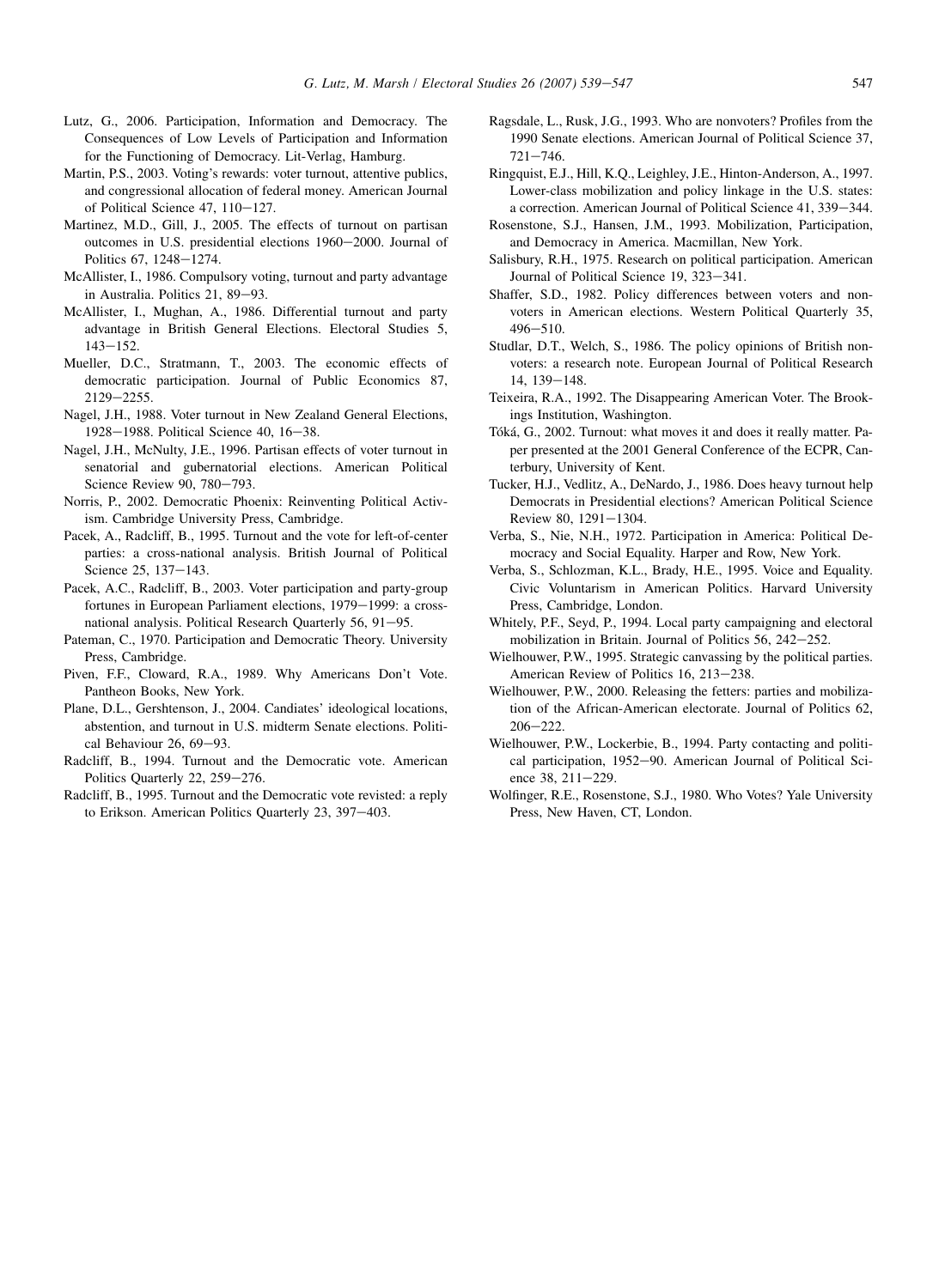

Available online at www.sciencedirect.com





Electoral Studies 26 (2007) 624-632

[www.elsevier.com/locate/electstud](http://www.elsevier.com/locate/electstud)

# Low turnout in direct democracy

Georg  $Lutz^*$ 

Institute of Political Science, University of Berne, Lerchenweg 36, CH-3000 Berne 9, Switzerland

#### Abstract

Direct democracy in Switzerland provides a particularly valuable site for the study of the direct policy consequences of low turnout. The analysis of the outcomes of 144 popular votes between 1981 and 1999 shows that the level of information held by voters matters slightly more for the outcome of a popular vote than does the level of turnout, controlling for the levels of information. About 35 percent of votes would have had a different approval rate if all citizens had voted, but even more results would have changed had voters had been much better informed. Counter to the conventional wisdom, in those cases where turnout and information did matter higher levels of turnout tended to work in favour of right-wing parties, whereas higher levels of information tended to work to favour outcomes supported by left-wing parties. Further, the findings suggest that the outcomes of popular votes are most likely to be biased when voters think an issue is unimportant and both levels of turnout and information are low.

 $© 2006 Elsevier Ltd. All rights reserved.$ 

Keywords: Direct democracy; Turnout; Information; Switzerland

## 1. Introduction

Most studies of the consequences of low turnout focus on elections and examine the direct effect of low electoral turnout on electoral outcomes, or possibly the indirect effects on policy (see summary of this literature in the introduction to this issue). Those studies face various difficulties ([Grofman et al., 1999](#page-17-0)). Even when low turnout leads to a partisan 'bias', that is, the result is not what would have obtained with full turnout, this does not necessarily lead to a policy bias. A partisan bias generates a policy bias only when further conditions are fulfilled. Low turnout may lead to a biased post-election composition of the government or

government coalitions, with the disadvantaged parties losing out. Different government outcomes may then affect policy choices. However, a causal explanation of the consequence of low turnout for policy outcomes should explain how policies change in relation to turnout levels. If it is to be the non-voters who are disadvantaged, one must assume that parties tend to favour the policy preferences of voters rather than of non-voters. This assumes that politicians know who tends to vote (or at least which social groups tend to vote more frequently). Further, politicians need to know whether particular social groups that are over- and underrepresented among the voting public (relative to their respective proportion of the population) tend to vote for their party, if and when they do vote. Only when these conditions are met can policy-makers adjust their policies in favour of their own voters, or in favour of

 $*$  Tel.:  $+41$  31 631 83 31; fax:  $+41$  31 631 85 90. E-mail address: [georg.lutz@ipw.unibe.ch](mailto:georg.lutz@ipw.unibe.ch)

<sup>0261-3794/\$ -</sup> see front matter © 2006 Elsevier Ltd. All rights reserved. doi:10.1016/j.electstud.2006.10.008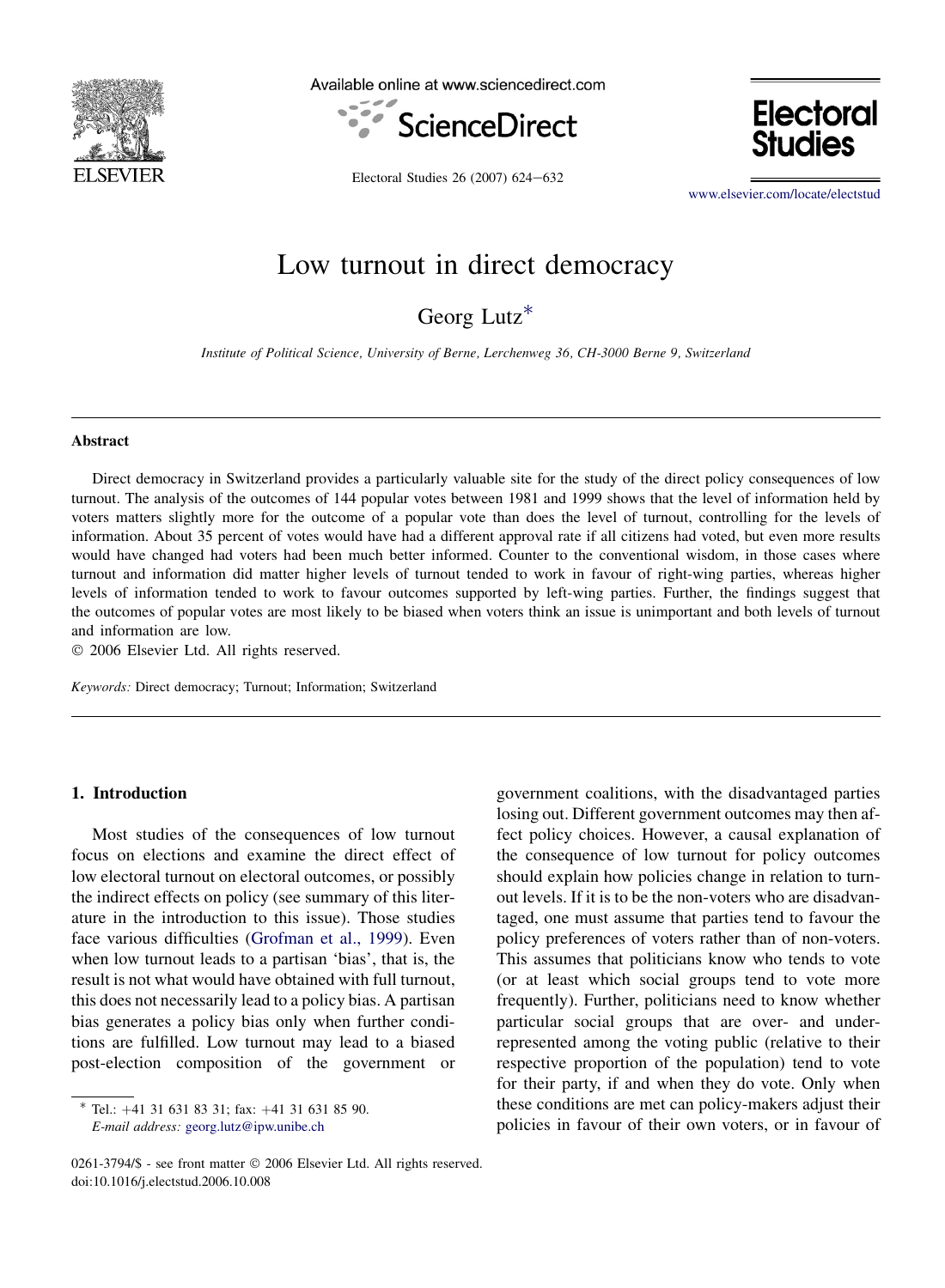voters they would like to attract. Parties and political leaders very rarely have such detailed information. In its absence, parties and politicians tend to act and campaign much more intuitively than one would expect from some theoretical models about elite behaviour.

In this article I try to avoid some of the problems related to the study of policy consequences in representative democracies by using data from some of the numerous direct democratic decisions that are made by the voting public in Switzerland, where the people regularly vote on policy issues such as whether a new road is to be built, a hospital closed down, taxes raised, the army abolished, certain criminals indefinitely incarcerated, or shopping hours to be extended. The frequency of such popular votes in Switzerland allows for the study of policy consequences without needing to take into account whether and how the formation of government and the behaviour of political elites are affected by the level of turnout.

Many studies of the policy consequences of turnout have found little or no significant differences in policy preferences of voters and non-voters [\(Teixeira, 1992;](#page-17-0) [Wolfinger and Rosenstone, 1980](#page-17-0)). However, [Bennett](#page-17-0) [and Resnick \(1990\)](#page-17-0) and [Gant and Lyons \(1993\)](#page-17-0) found small differences, specifically that non-voters were more in favour of welfare policies than voters. Aggregate studies of turnout and policy outcomes have also established a link between the level of turnout and pro-poor, pro-welfare policies [\(Hicks and Swank,](#page-17-0) [1992; Hill and Leighley, 1992; Hill et al., 1995; Mueller](#page-17-0) [and Stratmann, 2003\)](#page-17-0). One study of Swiss popular votes  $1980-1993$  found that the preferences of non-voters differ very much from the preferences of the voters in 20 percent of the cases ([di Giacomo, 1993\)](#page-17-0). In that study, no significant bias against pro-poor policies was observed in popular votes, but non-voters tended to show slightly less support for the government position than voters.

## 2. Data and method

In the following section, the size and the direction of the turnout effect in direct democracy decisions will be estimated. Popular votes take place  $2-4$  times a year in Switzerland. Since 1981 a survey is done after each vote, in which respondents are asked a range of questions about the issues that they just voted on. The resulting data provide the basis for an analysis of a large number of different votes, covering a wide range of issues. Some early surveys are missing, and so those votes are not included in this analysis. Moreover, in 2000 one of the key questions needed for this analysis

(the question about the preference of non-voters) was absent. There remain 144 votes for analysis, covering the period  $1981-1999$ .

The Swiss case is ideal for the study of possible policy effects of low turnout for yet another reason. Turnout has been comparatively low since the 1970s, about 40 percent on average and only twice since 1970 has turnout exceeded 50 percent. This provides for purely mathematical reasons a greater opportunity for turnout effects to be manifested.

The estimation of non-voters' preferences is a major methodological challenge, which different articles in this volume have met in different ways. In the current study use is made of direct reports of the hypothetical behaviour of non-voters who were asked how they would have voted had they done so. However, only non-voters who replied that they would have voted 'yes' or 'no' as distinct from 'don't know', etc. as well as 'would vote blank' (which counts as a valid ballot) were included in the analysis.

There must still be doubt about the reliability of nonvoters' preferences, so expressed. [Lijphart \(1997\)](#page-17-0) argued that calculating policy differences between voters and non-voters does not take into account the fact that non-voters have lower levels of information. Arguably, if they had decided to vote they would have made themselves better informed, a step that might then have led to changes in their policy preference. To take this into account I will control for level of information when calculating possible shifts in policy outcomes with increasing turnout. This leads to some complex problems related to measure information. In order to solve the problem that Lijphart has identified, it would be necessary to establish whether or not somebody has the 'necessary' knowledge about an issue to be able to make a reasoned choice. This should be the decisive criteria to judge voter sophistication ([Delli Carpini and Keeter, 1993;](#page-17-0) [Luskin, 1987](#page-17-0)). However, this ideally requires information about what the main division on an issue is, as well as the knowledge a voter should have to be able to position herself on one or the other side of the divide, and finally the ability to establish from surveys whether voters have this 'necessary' information. In addition, one would have to control whether specific issue or party related information has been substituted by cues and shortcuts. This amount of information about voter knowledge is simply not available in survey research. However, there are indications of voter information, and they will be used in this analysis.

Level of knowledge: Various knowledge questions are available: knowledge of the title of the vote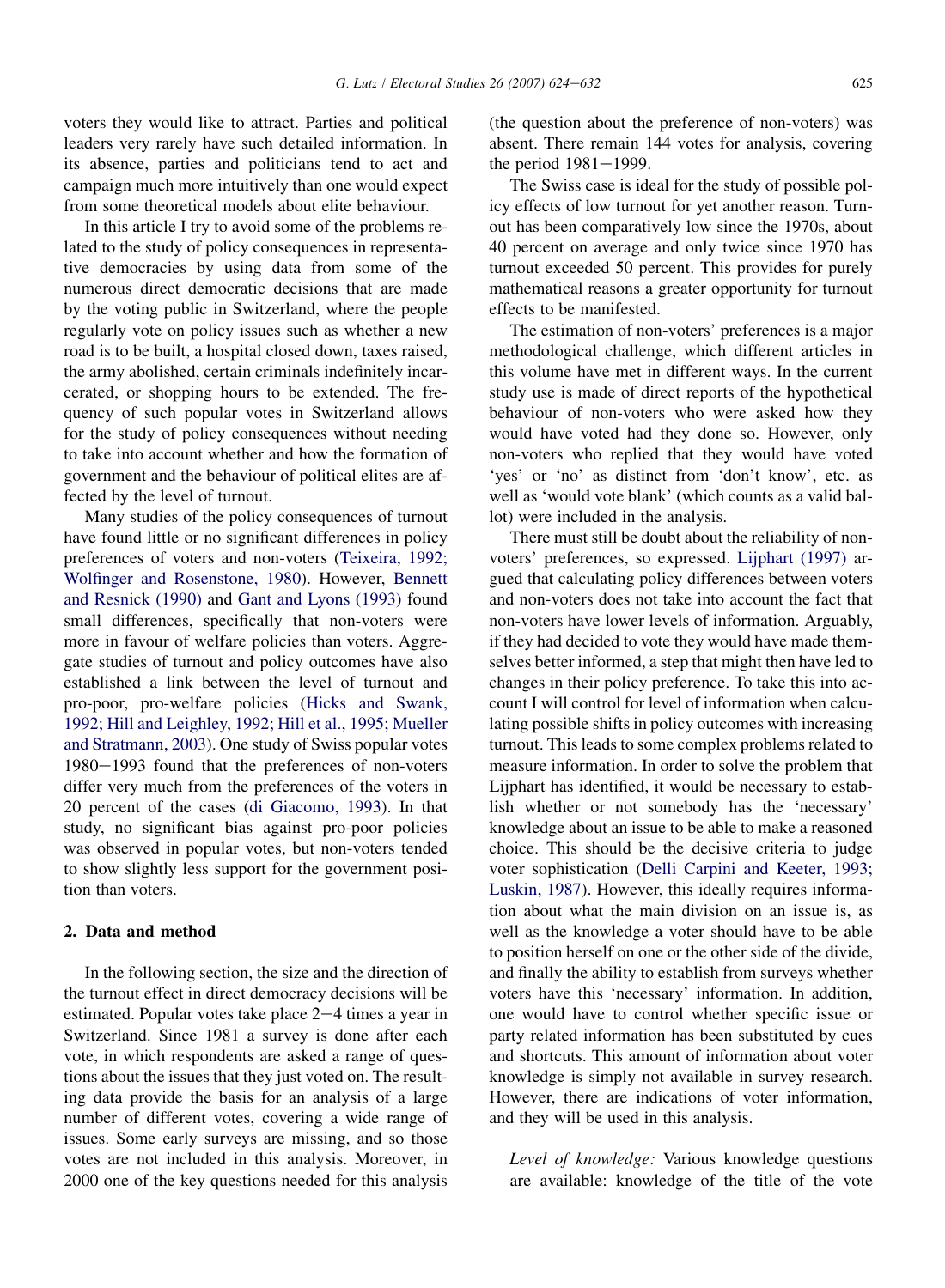and of the content of the issue is included in every survey. Knowledge of the government's (federal council's) position and knowledge of the vote outcome ('yes'/'no') is asked in about half the surveys. These questions were used to create a knowledge scale.

Having an opinion on issues: In some surveys voters are asked their opinion on various issues related to the topic voted on. Respondents often give no opinion, using the 'don't know/no answer' option. I assume that voters who can give an opinion are better informed than voters who fail to do so.

These two measures are directly linked to the issue being voted on. Since the number of questions in some of the votes varies, and because the questions that have been asked vary as well, I have standardized the two measures, which in the analysis have a  $0-2$ range where  $0 =$  no information and  $2 =$  full information. In the absence of a better measure of voter sophistication I proceed on the basis that this information indicator reflects voters ability to make a reasoned judgment.

A logit regression model can determine whether participation and information impact on a vote's outcome. The dependent variable is the 'yes'/'no' preferences (voters and non-voters). The main independent variable measures participation (e.g., 'did you vote?'). Also included were the information control variables described above as well as social characteristics such as gender, age, education and income in order to ensure that reported differences in policy preferences are not due to social effects in participation and information (for a similar approach see [Bartels, 1996](#page-17-0)).

The model takes the following form:

$$
\ln\left(\frac{p(y_i = 1)}{(1 - p(y_i = 1))}\right) = \alpha_0 + \beta_1 P + \beta_2 I + \sum \beta_i S_i
$$

where  $p(y_i = 1)$  is the probability of a yes preference, P is whether a respondent participated or not,  $I$  is the level of information and  $S_i$  are the various social indicators. The number of social variables included can vary because the questionnaire has varied over time as well (a list of social indicators used is in the [Appendix\)](#page-16-0).

A particular feature of this analysis is the analysis of participation and information at the same time. This allows for the likelihood that participation might increase as the level of information does so and vice versa, if citizens take steps to inform themselves better once they decide to vote and that citizen preferences might change with more information.

#### 3. Turnout and information effects in popular votes

Table 1 summarizes the results of the 144 separate regression for each of the issues (for reasons of space it is not possible to present detailed results of the 144 regressions). Forty-one percent of the popular votes (e.g., cases) show neither a turnout nor an information effect, indicating that voters and non-voters and well and poorly informed respondents did not have significantly different policy preferences. Thirty-five percent of the cases show a significant turnout effect, indicating that voters and non-voters had different preferences. In 41 percent of the cases a significant information effect was observable (but no participation effect), indicating policy preference differences between well- and poorly informed citizens.

Both effects are significant in 17 percent of the cases but in most of these the effects go in opposite directions. That is, while higher turnout would have increased the 'yes', or, depending on the specifics of each case, the 'no' vote, higher overall levels of citizen information would have reduced or even eradicated this effect. Higher turnout and higher information would have moved the outcome of a popular vote in the same direction only in seven popular votes (out of 144).

In order to estimate the size and direction of the different effects I calculate probabilities of 'yes'/'no' preferences for four different scenarios:

- (a) with the actual measured levels of participation and information in each of the 144 cases,
- (b) with the actual measured level of participation and full information,
- (c) with full participation and the actual measured level of information, and
- (d) with full participation and full information.

Table 1

Number of votes with turnout and information effects and directions of the effects

|                                 | % of all popular<br>votes with | N  |
|---------------------------------|--------------------------------|----|
| $\ldots$ no effect              | 41%                            | 59 |
| information effects             | 41%                            | 59 |
| turnout effects                 | 35%                            | 50 |
| information and turnout effects | 17%                            | 24 |
| in the same direction           |                                | 7  |
| in an opposite direction        |                                | 17 |
| Total                           |                                |    |

Notes: The percentage total is not 100% because the cases with both information effects and turnout effects are in the issues with knowledge and information effects only as well.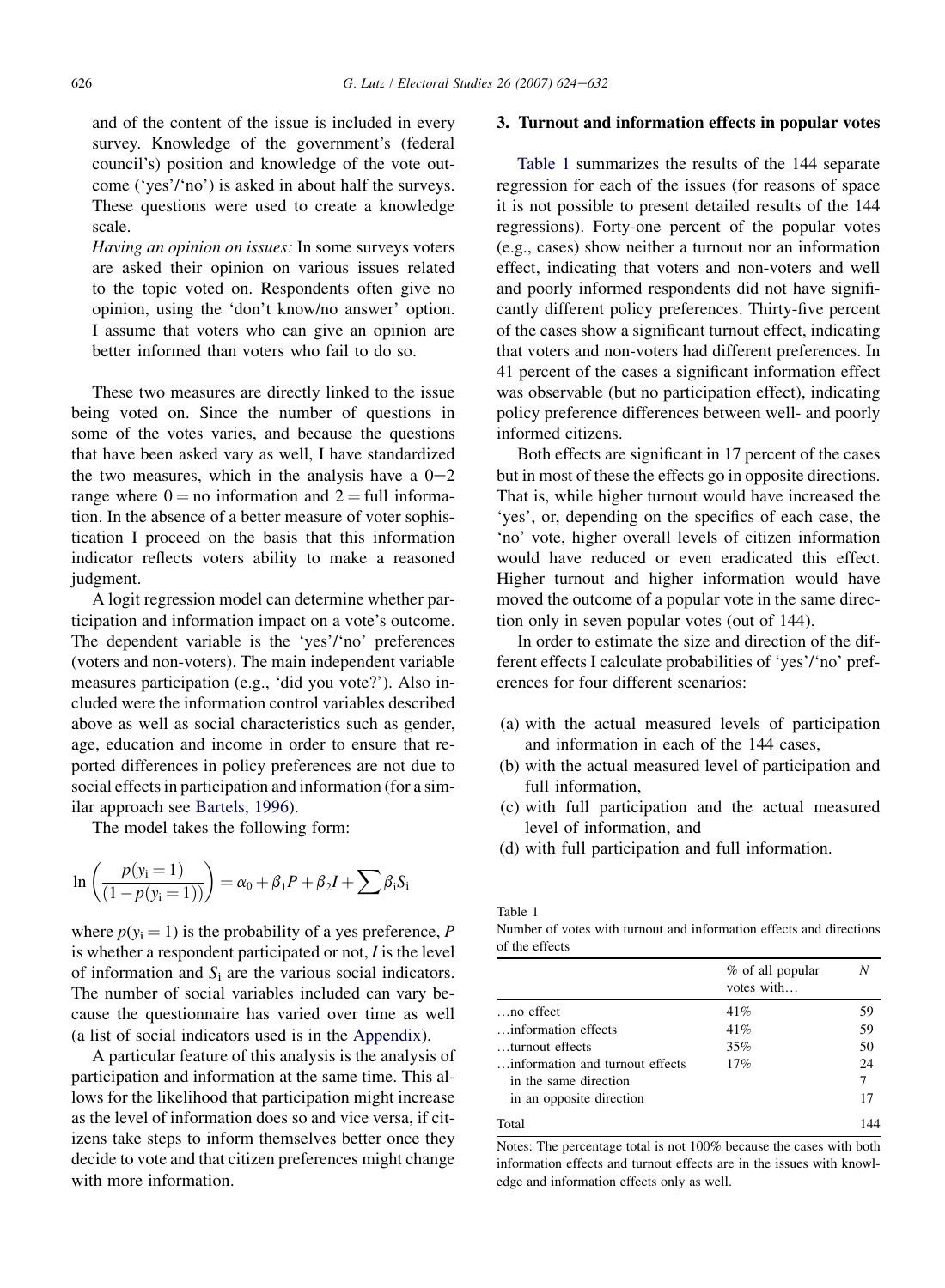The differences between  $(a)$ – $(b)$ ,  $(a)$ – $(c)$  and  $(a)$ – $(d)$ are presented in Table 2. These differences indicate the size of the effect of full information  $((a)–(b))$ , full turnout  $((a)–(c))$  and full information and turnout  $((a)–(d))$ . Beginning with  $(a)$ – $(b)$ , the information effect was greater than 5 percent in 69 percent of cases. In other words, the 'yes' (or 'no') vote with full information, but the same turnout, would have differed from the actual outcome by at least 5 percent. For instance, a 57 percent 'yes' win might have been a 52 or a 62 percent 'yes' win, depending on the particulars of a given case. Under the same conditions the outcome would have differed by more than 15 percent from the actual outcome in 8 percent of cases, but the norm is a  $5-10$  percent difference. Turning to  $(a)$ – $(c)$ , the effects of turnout alone are comparatively small, in no case being above 10 percent and most being below 5 percent. With respect to  $(a)$ –(d), Table 2 shows that a difference of up to 15 percent in the outcome as a result of both full participation and perfect information would not be unusual, although a difference of  $0-5$  percent is rather more likely. Overall, information effects seem to be slightly more important than turnout effects; whether voters have a basic level of knowledge about an issue matters more than whether most voters participate.

Since there are so many issues with either an information effect or a turnout effect it is possible that the two effects affect different types of issues. Table 3 lists the percentage of cases with either significant turnout or significant information effects in different policy areas. On the basis of previous studies here is an expectation that social issues may be particularly affected by a policy bias when turnout is low.

However, there are no clear issue-specific patterns in Table 3. Cultural issues and environmental issues are most likely to show turnout effects (though note that there a very few cases in these two policy areas). Security policy votes also show turnout effects quite often. Significant turnout effects exist in about 30 percent of Table 3

|       |  |  | Votes with significant turnout and information effects according to |  |  |
|-------|--|--|---------------------------------------------------------------------|--|--|
| topic |  |  |                                                                     |  |  |

|                              | % of cases<br>with turnout<br>effects | N  | % of cases with<br>information<br>effects | N  |
|------------------------------|---------------------------------------|----|-------------------------------------------|----|
| Organisation of<br>the state | 33                                    | 15 | 47                                        | 15 |
| Foreign policy               | 33                                    | 6  | 67                                        | 6  |
| Security policy              | 55                                    | 11 | 36                                        | 11 |
| Economy                      | 30                                    | 10 | 30                                        | 10 |
| Agriculture                  | 25                                    | 12 | 42                                        | 12 |
| Public finances              | 17                                    | 12 | 67                                        | 12 |
| Energy                       | 33                                    | 6  | 17                                        | 6  |
| Infrastructure               | 37                                    | 19 | 53                                        | 19 |
| Environment                  | 63                                    | 8  | $\theta$                                  | 8  |
| Social policies              | 31                                    | 32 | 44                                        | 32 |
| Education                    | 13                                    | 8  | 13                                        | 8  |
| Culture                      | 80                                    | 5  | 40                                        | 5  |

Notes: The classification of the issues was provided by the Federal Office of Statistics (with many thanks). The classification for this time period is based on the corresponding chapters of the Année politique Suisse, a yearbook edited and written at the Institute of Political Science, University of Berne.

cases in most of other policy areas with the exception of educational and public finance issues, where turnout effects are rare. Public finance issues, however, often have information effects as do foreign policy issues. Energy, environmental and once more educational issues show smaller information effects. Public finance and foreign policy issues display the largest information effects.

None of this tells us in which direction the effects work: who is advantaged and who is disadvantaged by low turnout and low information? As detailed in Section 1, several studies of turnout effects indicate that leftwing parties suffer when turnout is low. To determine if there is such a pattern here, that is, whether left- or right-wing parties are consistently (dis-)advantaged by low turnout, I use the vote recommendation ('yes'/ 'no') that parties publish before a vote to determine

Table 2

|  |  |  |  |  |  | Size of the effects: simulation with full turnout and full information |
|--|--|--|--|--|--|------------------------------------------------------------------------|
|--|--|--|--|--|--|------------------------------------------------------------------------|

|             | Information effect $a-b$ (simulated change<br>in the outcome with full information and<br>with actual level of turnout) |    | Turnout effect $a-c$ (simulated change<br>in the outcome with full turnout and<br>actual level of information) |    | Total effect a-d (change in turnout)<br>with information and full turnout) |    |
|-------------|-------------------------------------------------------------------------------------------------------------------------|----|----------------------------------------------------------------------------------------------------------------|----|----------------------------------------------------------------------------|----|
|             | in $%$                                                                                                                  |    | in $%$                                                                                                         | N  | in $%$                                                                     | N  |
| $>15\%$     | 8%                                                                                                                      |    |                                                                                                                |    | $4\%$                                                                      |    |
| $10 - 15\%$ | 17%                                                                                                                     | 10 |                                                                                                                |    | 25%                                                                        |    |
| $5 - 10\%$  | 44%                                                                                                                     | 26 | 54%                                                                                                            | 23 | 13%                                                                        |    |
| $0 - 5\%$   | 31%                                                                                                                     | 18 | 46%                                                                                                            | 27 | 58%                                                                        | 14 |
| Total       | 100%                                                                                                                    | 59 | 100                                                                                                            | 50 | 100                                                                        | 24 |

Notes: Only cases showing at least one significant effect (participation, information) are reported.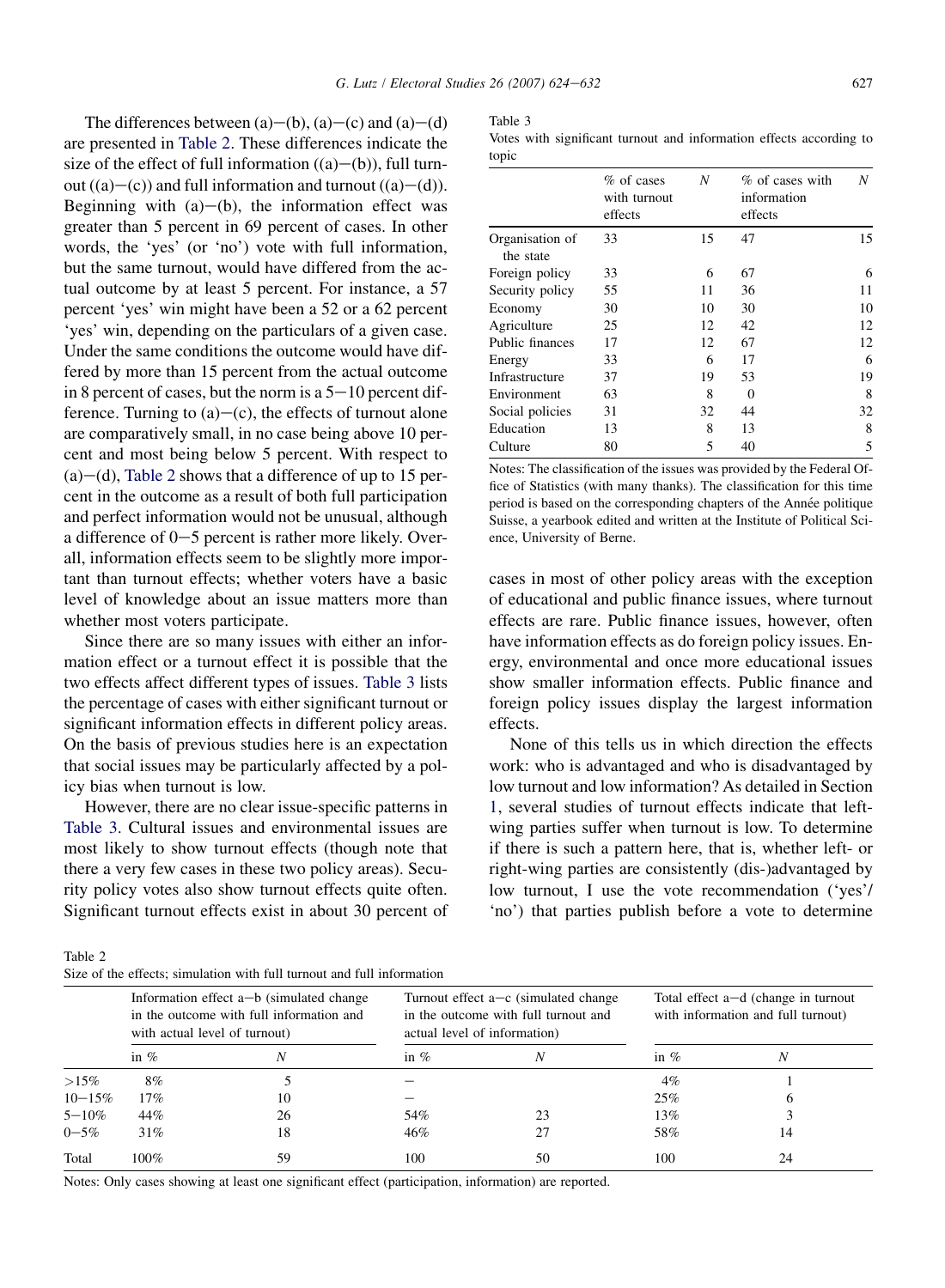the partisan cleavage on an issue.<sup>1</sup> To simplify matters, I look only at the recommendations of the major party on the left (the social democrats  $-$  SP) and on the right (the peoples party  $-$  SVP). Hypothetically, we can say that the SVP 'profits' from low turnout when the more voters have a preference for the policy that the SVP recommends than is the case in the electorate as whole. A high turnout would lower or even reverse that pattern. The same logic can be applied to the government position, or the position of any other party. I will give a real-life example. For a 1993 vote about whether Switzerland should buy new military airplanes, the corresponding survey shows that voters had a 'yes' preference of 48 percent whereas the 'yes' preference in the sample (voters and non-voters) was 54 percent. One may assume that with a participation of 100 percent, the percentage of 'yes' votes would have been higher then 48 percent. The SP favoured this proposal whereas the SVP did not, so the SVP 'profited' from the fact that turnout was below 100 percent.

Obviously, this sort of analysis only makes sense when we look at cases where the parties were polarised. Such polarisation is not always manifest since political conflict is not the only reason why a popular vote might take place. There may be an institutional requirement that a popular vote takes place, as in the case of constitutional changes. The recommendations of the various parties show whether there was a conflict in the political elite on a particular issue. If the four main parties, the parties that form the Swiss federal government, the Federal Council, issued the same recommendation, I treated it as a non-contentious vote; if there was any disagreement, a given vote was treated as contentious. This is not the only sign of elite conflict. There are other, smaller parties and interest groups that can be important in particular votes, sometimes even more important than the larger parties. However, it is justifiable to rely on the four main parties because they represent more than 80 percent of the voters. Of the 144 votes, only 40 percent were non-contentious and 60 percent were contentious.

Table 4 shows which political actors (government, left-wing party, right-wing party) would have done better with higher information or higher turnout. An information effect was evident in 28 contentious cases and a turnout effect was evident in 29 contentious cases. The government would have been the

|--|--|

|                                                       | Higher<br>information | Higher<br>turnout |
|-------------------------------------------------------|-----------------------|-------------------|
| Government would have done<br>better with             | 79%                   | 59%               |
| Left-wing party (SP) would<br>have done better with   | 57%                   | 31%               |
| Right-wing party (SVP) would<br>have done better with | 36%                   | 72%               |
| N                                                     | 28                    | 29                |

most frequent beneficiary of full information, followed by the SP and, rather less often, the SVP. The government would also have been a beneficiary of the full turnout, but here it is above all the SVP that would be the big winner. The SP would be disadvantaged in comparison. This indicates that, insofar as they have preferences at all, non-voters tend to have right-wing preferences. Overall, the right-wing SVP benefits from low levels of information but not from low levels of turnout. The left-wing SP would have done better had voters been better informed but not if many more had voted. Support for the government's position, meanwhile, is often, but not always, helped by low information among citizens, as well as by low turnout. It should be emphasised that these results are the reverse of the commonly voiced expectation.

# 4. Political institutions and distortion in the outcome

The analysis has shown that the outcomes of Swiss popular votes are distorted non-randomly, tending to favour the right-wing party when citizens are illinformed, and the government and (again) the rightwing party when turnout is low. Links between political-institutional variables and participation and information effects shed light on these findings. According to [Scharpf \(1970\),](#page-17-0) the discrepancy between, on the one hand, the number and complexity of political decisions and, on the other, the individual capability of the citizens to acknowledge and process information, generates low levels of political participation. In a similar vein, [Linder \(2005\)](#page-17-0) finds that the probability of abstention increases with the excessive demand on the voters to vote all the time on all kinds of issues, big and small.

This section contains a test of possible institutional and political influences on turnout and information levels, with the aim of trying to find out what tends to

<sup>1</sup> All the parties and many interest groups give recommendations to their supporters and members about each issue to be voted upon. These positions are reported in the newspapers and made public by the campaigners themselves, of course.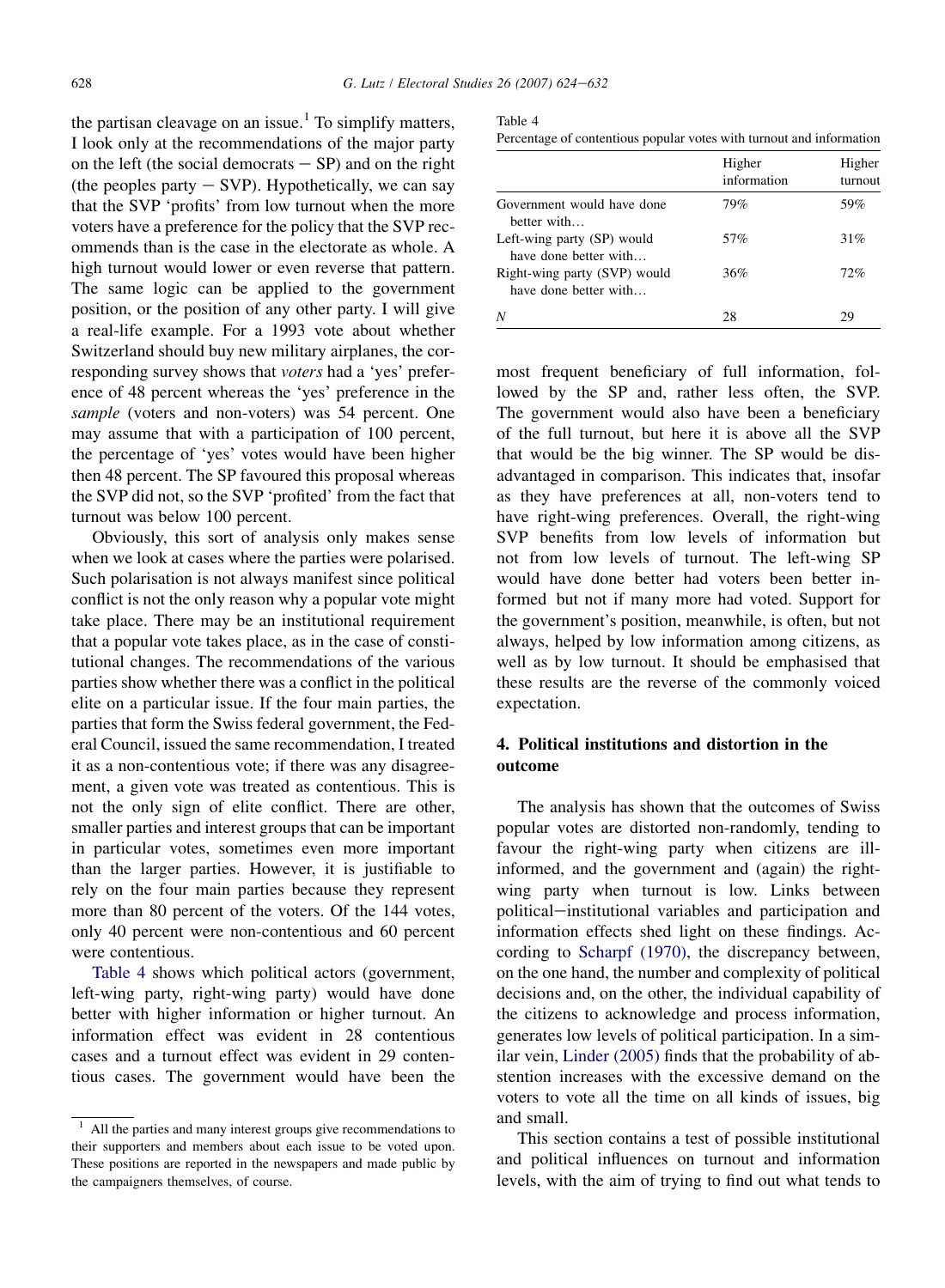lower levels of turnout and information, thus increasing the potential for bias in policy-making:

Self-reported complexity: The surveys record how difficult a respondent found it to make a decision with respect to each vote. The more people found an issue difficult, the likelier that vote is to be skewed by low turnout and low information.

Number of issues: More than one issue at a time is usually subject to a vote. In the period under observation up to six issues were decided on the same day. The expectation is that the more issues are voted on simultaneously, the greater the likelihood of a distortion affecting at least some of the issues due to lack of information and, consequently, a lower turnout. (One or two such issues might be very high-profile and may raise turnout for if not information on the other votes).

Importance of issues: When voters find a decision important it is likely that they inform themselves and participate. Thus there should be a negative correlation between the (subjectively experienced) importance of an issue and the distortion of the outcome.

Overall level of informedness and participation: The lower the level of participation and informedness, the higher the likelihood that the outcome would have been different under conditions of higher turnout and information.

Institutional complexity: The popular votes in Switzerland have different institutional forms: (1) all constitutional changes proposed by the parliament have to pass a compulsory referendum; (2) with the collection of 50,000 signatures submitted to the government within 100 days after the official publication of a new law, an optional referendum has to take place; and (3) an initiative to change the constitution is submitted to the citizens when 100,000 signatures are handed in to the government within an 18-month period. If differences in the complexity of these forms of popular votes have an impact on voters, I would assume that optional referendums are more complex than initiatives and compulsory referendums. Optional referendums are about entire laws, which can consist of dozens of articles whereas constitutional changes are usually linked to a single constitutional article. In addition, the question on the ballot paper in optional referendums is often difficult to understand because if one wants to support the group that has collected the signatures one has to vote 'no' which is potentially confusing. ('If you support x, vote 'yes'' is more intuitive than 'if you support x, vote 'no'').

Elite disagreement: Political elites and the government give official recommendations prior to every popular vote. Many votes are not contentious, as we have seen, especially compulsory and optional referenda, which are launched by smaller, more exotic groups. Normally voters should experience less decision-making difficulty with respect to uncontentious votes than contentious ones. Moreover, many issues have a clear left-right context, and left-right remains the main political cleavage in Swiss politics. Voters might find issues more complicated when they do not have, or do not only have, a clear left-right meaning, such as when the three large centre-right parties do not all take the same position. Since, apart from the SP, the left-wing parties are quite small, a disagreement among the three large centre-right parties is probably more disconcerting for centre-right voters than a disagreement between left parties are for most left voters.

Table 5 reports the correlation coefficients between the effects on turnout and information and the above factors. There is a strong correlation between selfreported complexity and information effects: the more citizens find an issue complex, the higher the

Table 5

Correlations between size of information and turnout effects on the outcome and various institutional and political factors

|                                  | Size of     | Size on    |
|----------------------------------|-------------|------------|
|                                  | information | turnout    |
|                                  | effect on   | effect on  |
|                                  | outcome     | outcome    |
| Self-reported complexity         | $0.43***$   | $0.27*$    |
| Number of issues                 | 0.08        | 0.08       |
| Importance of issue              | $-0.33**$   | $-0.25*$   |
| Overall level of information     | $-0.58***$  | $-0.47***$ |
| Overall level of participation:  | $-0.34***$  | $-0.46***$ |
| Institutional complexity         |             |            |
| Compulsory referendum (dummy)    | 0.17        | $0.28**$   |
| Optional referendum (dummy)      | $-0.13$     | $-0.12$    |
| Initiative (dummy)               | $-0.07$     | $-0.16$    |
| Elite disagreement               |             |            |
| No elite disagreement (dummy)    | $-0.07$     | 0.11       |
| Left-right disagreement (dummy)  | $-0.01$     | $-0.12$    |
| Disagreement within centre-right | 0.08        | 0.02       |
| parties (dummy)                  |             |            |
| N                                | 59          | 50         |

 $***$  Significant at the 0.01 level (two-tailed),  $**$  significant at the  $0.05$  level (two-tailed),  $*$  significant at the  $0.1$  level (two-tailed). Only cases with a significant information or turnout effect are included.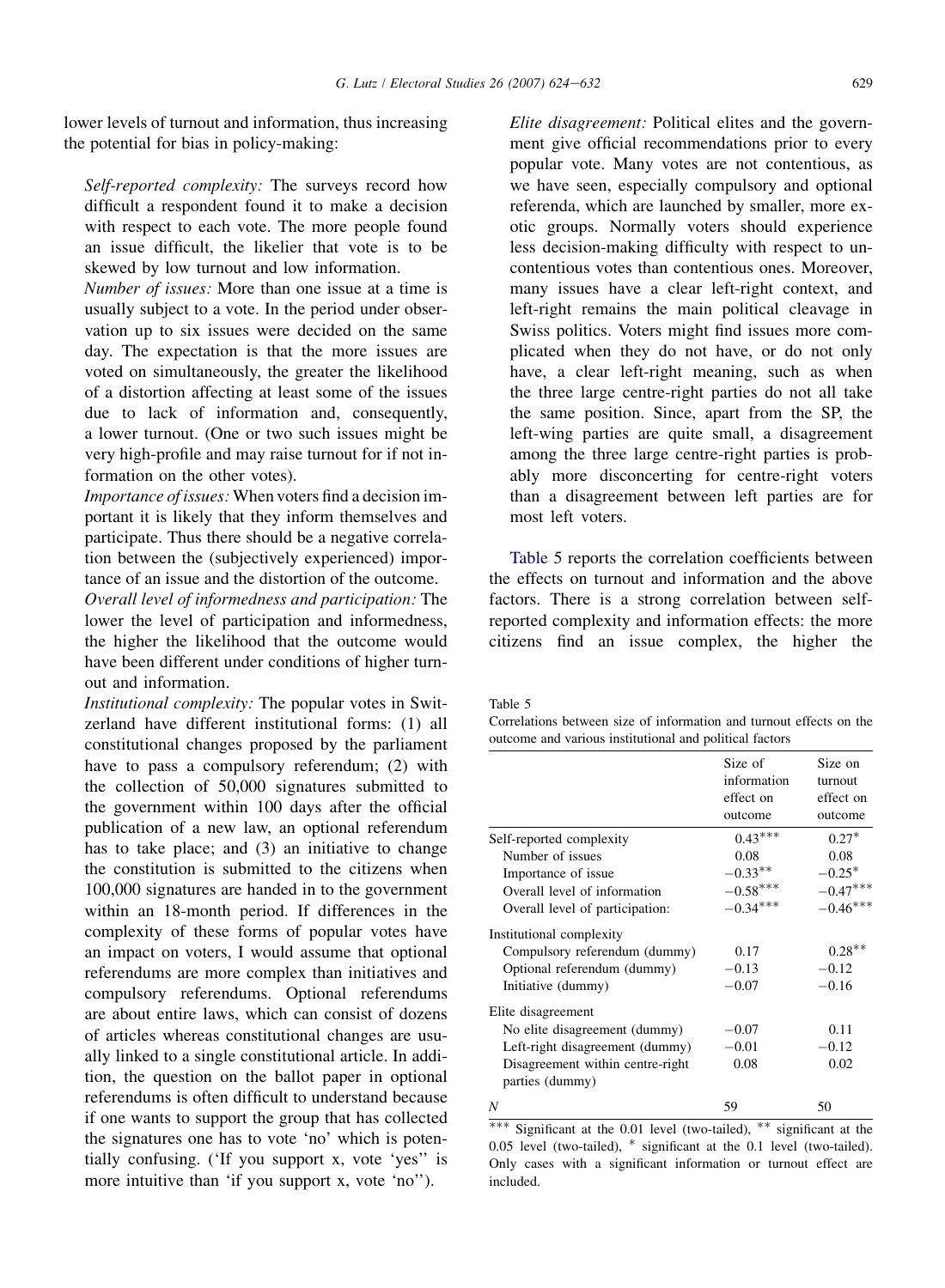information effect. There is a strong negative correlation between information bias and citizens' rating of the importance of an issue, the overall level of information and the overall level of turnout. This means that the likelihood of a biased outcome becomes higher as fewer citizens rate an issue as important and as less citizens know about an issue.

As expected, the overall levels of turnout and information are themselves related to the outcome bias due to low turnout. The lower the turnout, the higher the risk of a turnout effect; the lower the levels of information the higher the turnout effect. To some degree the former is a mathematical artifact but we can assume that there is more to it than that: low levels of information and turnout indicate a lack of interest in a topic, which increases the risk of a biased result.

The institutional indicators do not behave as expected. Optional referenda are not significantly more prone to information effects but compulsory referenda do seem to be prone to low turnout effects. Initiatives on the other hand have a slightly smaller information bias. Surprisingly, it makes no difference whether a vote is contentious or not.

# 5. Conclusion

The question asked at the beginning of this analysis was to what extent low turnout matters in direct democracy. The answer given here is that it does matter, but only sometimes. There is a turnout bias evident in the outcome of popular votes, but it is less important than the bias introduced by the low levels of information that citizens have (and information itself is related to turnout). Low levels of information often, but not always, favours right-wing party positions and especially disadvantages those of the government; low turnout is often harmful for right-wing parties and rather favourable for left-wing parties. Many non-voters tend to have right-wing positions and therefore higher turnout would benefit the right-wing parties, but citizens tend to adopt more left-wing positions as they become better informed. That means that an increased turnout would not necessarily benefit the right. It depends on whether the 'new' members of the voting public have informed themselves. An overall left-wing disadvantage due to low turnout is not confirmed in this study. However, it must be acknowledged that there are cases in which the two effects studied here work in favour of the right-wing parties and harm the leftwing party.

The negative correlations between turnout effects and information effects and levels of turnout, levels of information and the importance citizens give to an issue indicate that the outcome of the less important issues tend to be more biased and the more important, attention-grabbing issue are less biased. We do not have to be concerned about high-profile votes but rather with the wall-flower issues.

These results raise questions about the practical implications of any expansion of citizens' involvement in decision-making. It involves two risks. First, that the more often people are asked to participate, the less likely they are to do so each individual time, and the less likely they are to be informed about each individual issue. More opportunities to participate could, in other words, lead to the surely undesirable result that fewer people use the numerous opportunities to vote than what would have been the case if the opportunity came less often. The same is true with respect to information. The more decisions somebody has to make, the less informed she or he will be about each single issue, because getting informed is costly and resources are limited. Furthermore, the risk of obtaining biased outcomes seems to increase when turnout is low and citizens are badly informed. Second, that we know that there is a negative correlation between turnout, information and various social characteristics and that citizens with more individual resources tend to participate more than less well-off citizens. Hence, the lower the turnout and the lower are levels of information, the more biased are the outcomes. This finding indicates some disadvantages of direct democracy. Direct  $demoracy - especially in Switzerland - means that$ voters are asked to go to the polls very frequently. This itself contributes to the low levels of turnout. Furthermore, with an increase in the number of issues for decision, the information costs increase for the voters and so we can expect that the voters will be, on average, less informed. The frequency of the votes because of direct democracy therefore seems to have some negative side effects.

One could argue that the findings presented here cannot be generalised beyond Switzerland and matter only in the case of frequent popular votes. However, there are no strong indications that voting on popular votes is entirely different from voting in an election from the point of view of a voter and voting in a popular vote is certainly not more complex and cognitively demanding than voting in an election. $<sup>2</sup>$  A rational voter</sup> in a multiparty election would require a lot of

<sup>2</sup> See [Lutz \(2006: 39f\)](#page-17-0) for an elaboration on this argument. Of course, there are very important institutional differences but this is not the topic of this article.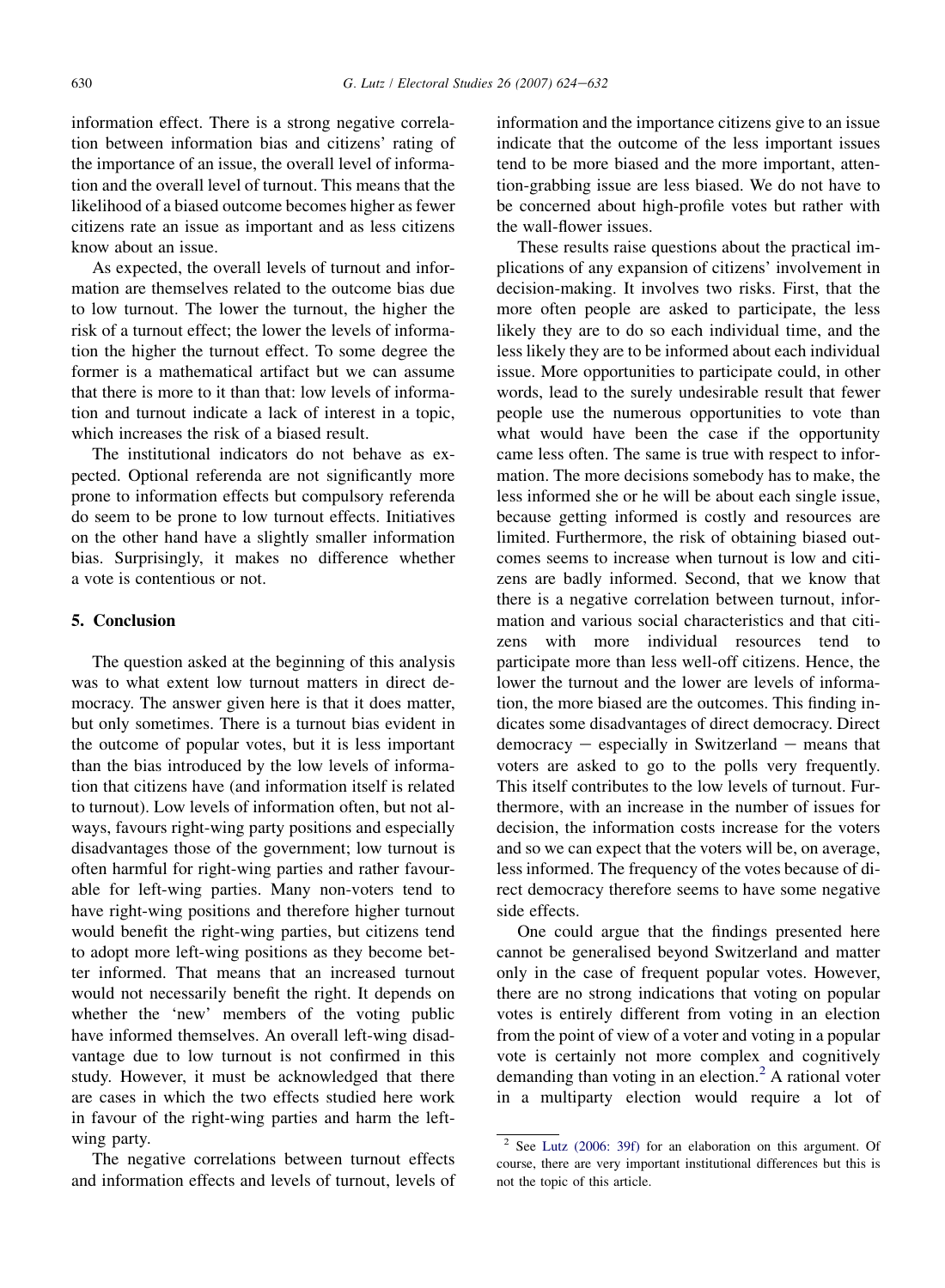<span id="page-16-0"></span>information in order to make a fully informed choice. A voter would have to know the positions of the parties, assess her own positions on these issues and finally compare and rank the closeness of her own and the party issue positions. Voters do not do this in the way that the theory assumes. Instead voters rely on cues and shortcuts in order to make a reasoned choice. And the heuristics, shortcuts and cues a voter can use in an election are not different in principle from those that can be used in popular votes.

The above findings should nevertheless not be used as a general argument against direct democracy. Arguments to the effect that direct democracy is too demanding for ordinary citizens and that therefore representative democracy is the preferred political arrangement are not persuasive, because they are illogical. If one believes that citizens have the cognitive abilities to vote in an election, one cannot simultaneously judge them incapable of voting in popular votes. What the results of this analysis do show is that the expansion of direct democracy in any country or other political unit can and does reach its fruitful limits, beyond which it is illusory to think that any added value is achieved by popular votes. This has nothing to do with the nature of direct democracy per se, but with information costs, which naturally increase when many decision have to be made.

In a stricter sense, turnout and information effects matter only when they change the substance of a political decision  $-$  when a 'yes' vote turns into a 'no' vote or the other way around. This is quite rare but there are such cases. Higher turnout could have reversed the outcome of some prominent popular votes. The introduction of an anti-racism law in 1994 is one such case. It would have been rejected if turnout had been 100 percent. In contrast, the naturalisation law of in 1994 would have been approved with full turnout. Higher information levels could also have led to a 'yes' result in the 1992 European Economic Area vote, perhaps the most significant of all popular votes in the last 30 years.

This leaves as a final question: what, if anything, can be done to eliminate the biases that have been the topic of this article? Democratic theorists agree that political institutions should be as inclusive as possible that participation and the acquisition of information should be encouraged and facilitated. However, increasing the number of referenda seems to have a negative impact on turnout. Compulsory voting would increase turnout but many politicians in western democracies are not in favour of compulsory voting because they suspect forcing people to vote is not democratic and, in any case, most parties are not so sure if they would be better or worse off if everyone did vote. Several other institutional elements of electoral systems might have a positive impact on voting, such as weekend or postal voting or PR electoral systems.

It is even more difficult to enhance information levels. It is impossible to make 'getting informed' compulsory and impracticable to force voters to acquire more information. Information is usually available to people at a relatively low cost in terms of time and effort. Print and electronic media cover political issues but voters often engage with this information very selectively. Better and more comprehensive campaigns that enhance level of information would surely not go amiss, but it would be unrealistic to suggest that there is more than a limited scope for improvements.

# Appendix. Social characteristics used in the regression models from the VOX surveys

| Age                        | Numerical variable starting from 18          |
|----------------------------|----------------------------------------------|
| Sex (male)                 | 1 for male, 0 for female.                    |
| Education                  | 1 for low education (first level education), |
| (low to high)              | 2 for medium education (second level         |
|                            | education), 3 for high education (third      |
|                            | level education).                            |
| House ownership            | 1 if somebody lives in house he/she owns,    |
|                            | 0 otherwise.                                 |
| Living in                  | 1 for living in a house, 0 for living in     |
| detached house             | rented house.                                |
| Household income           | Numerical variable, in some of the surveys   |
|                            | categorical.                                 |
| Farmers                    | Dummy, 1 if respondent or head of            |
|                            | household is a farmer, 0 otherwise.          |
| Self-employed <sup>a</sup> | Dummy, 1 if respondent or head of            |
|                            | household is self-employed, 0 otherwise.     |
| Private sector             | Dummy, 1 if respondent or head of            |
| employee <sup>a</sup>      | household is a private sector employee,      |
|                            | 0 otherwise.                                 |
| Senior                     | Dummy, 1 if respondent or head of            |
| employee <sup>a</sup>      | household is a senior employee, 0            |
|                            | otherwise.                                   |
| Public sector              | Dummy, 1 if respondent or head of            |
| employee <sup>a</sup>      | household is a public sector employee,       |
|                            | 0 otherwise                                  |
| Junior employee            | Dummy, 1 if respondent or head of            |
|                            | household is a junior employee,              |
|                            | 0 otherwise.                                 |
| Worker                     | Dummy, 1 if respondent or head of            |
|                            | household is a worker, 0 otherwise.          |

<sup>a</sup> The later surveys distinguished between private and public sector employees; the earlier surveys distinguished between employees at a senior and junior level.